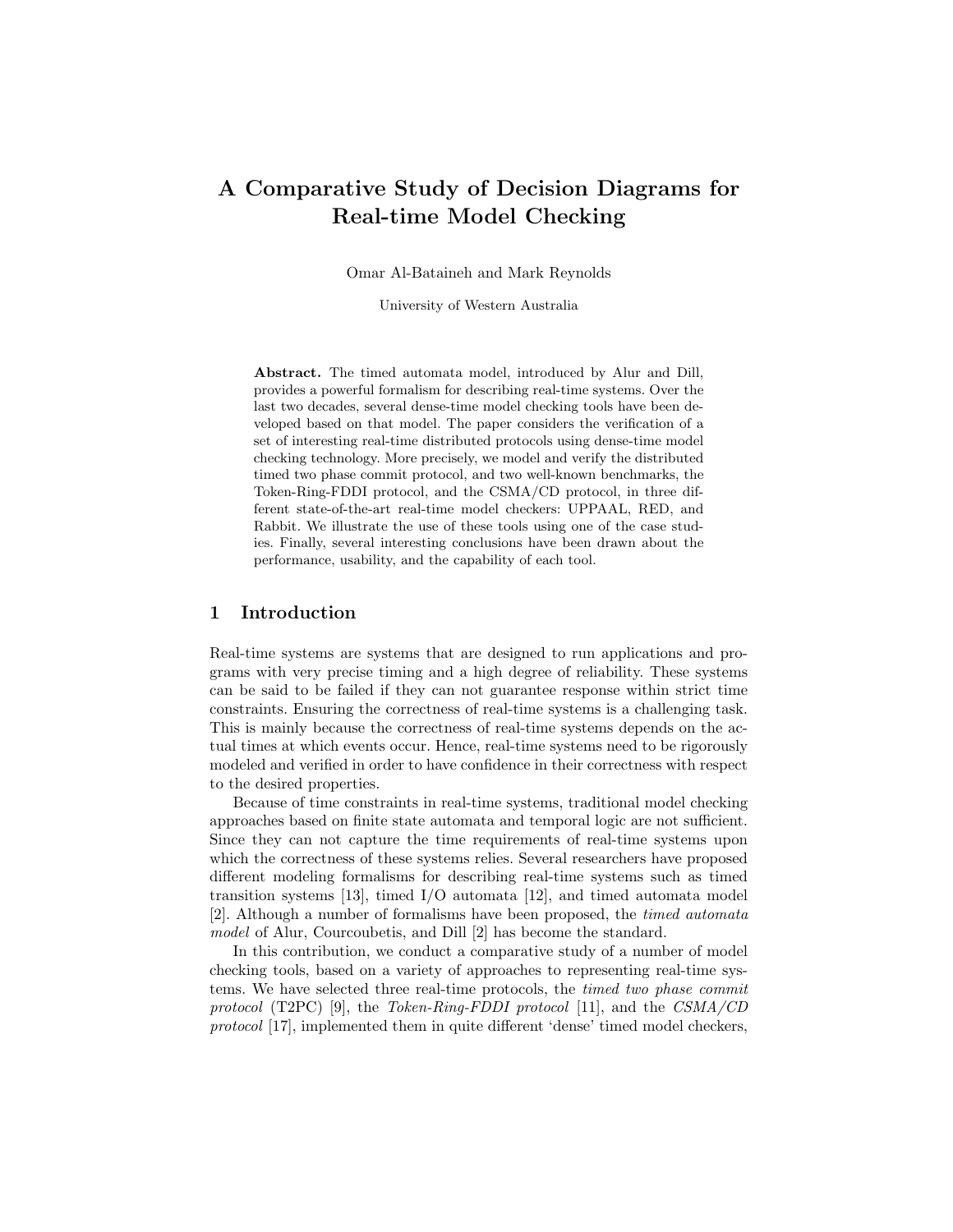and verified their relevant properties. Specifically, we consider the model checkers UPPAAL [4], Rabbit [7] and RED [16]. We focus more on the particular T2PC protocol since the protocol has not been model checked before and we use it to illustrate how one can use the three tools to model real-time systems. The tools use different decision diagrams to model and verify real-time systems. UPPAAL deals with the logic of TCTL [1] using an algorithm based on DBMs (Difference Bound Matrices) [10]. Rabbit is a model checker based on timed automata extended with concepts for modular modeling and performs reachability analysis using BDD (Binary Decision Diagrams) [8]. RED is a model checker with dense-time models based on CRD (Clock-Restriction Diagrams) [16]. Comparing model-checking tools is challenging because it requires mastering various modelling formalisms to model the same concepts in different paradigms and intimate knowledge of tools' usage.

We compare the three tools from four different perspectives: (a) their modeling power, (b) their verification and specification capabilities, (c) their theoretical (algorithmic) foundation, and (d) their efficiency and performance. RED outperformed both UPPAAL and Rabbit in two of the case studies (T2PC and FDDI) in terms of scalability, and expressivity of its specification language. On the other hand, Rabbit outperformed both RED and UPPAAL on the CSMA/CD case study. The CRD-based data structure implemented in RED turns out to be an efficient data structure for handling case studies with huge number of clocks since it scales better w.r.t number of clocks. The data structure BDD turns out to be efficient for handling case studies with huge number of discrete variables but it is very sensitive to the scale of clock constants in the model. While the DBM-based data structure implemented in UPPAAL handles the complexity of timing constant magnitude very well, but when the number of clocks increases its performance degrades rapidly. Finally, it is interesting to mention that the three tools agreed on the results of all the experiments that we conducted.

#### 2 Preliminaries

#### 2.1 The Timed Two Phase Commit Protocol (T2PC)

The T2PC protocol aims to maintain data consistency of all distributed database systems as well as having to satisfy the time constraints of the transaction under processing. The protocol is mainly based on the well-known two phase commit (2PC) protocol, but it incorporates several intermediate deadlines in order to be able to handle real-time transactions. We describe first the basic 2PC protocol (without deadlines) and then discuss how it can be modified to be used for real-time transactions. The 2PC protocol can be summarised as follows [6].

A set of processes  $\{p_1, ..., p_n\}$  prepare to involve in a distributed transaction. Each process has been given its own subtransaction. One of the processes will act as a coordinator and all other processes are participants. The protocol proceeds into two phases. In the first phase (voting phase), the coordinator broadcasts a start message to all the participants, and then waits to receive vote messages from the participants. The participant will vote to commit the transaction if all its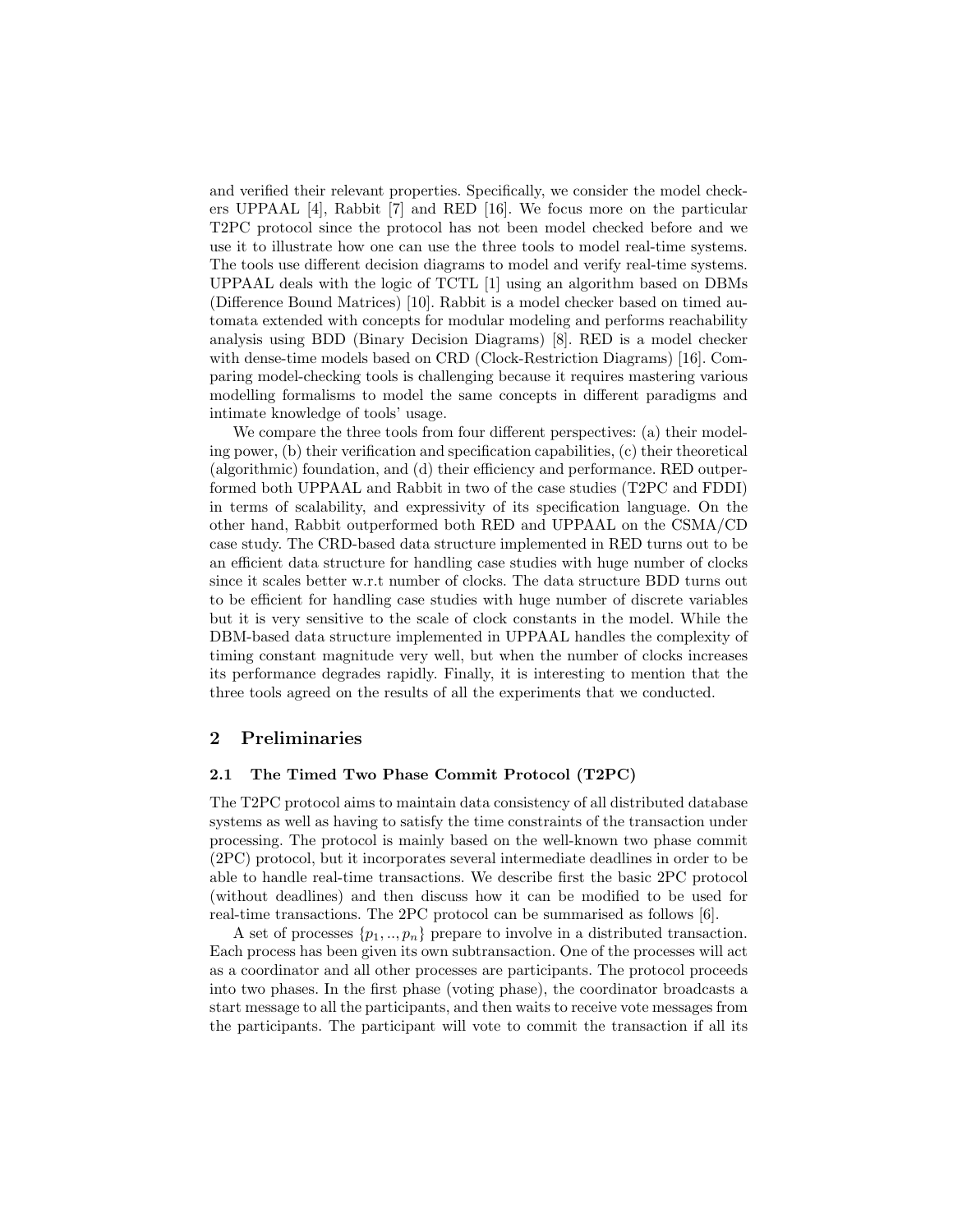local computations regarding the transaction have been completed successfully; otherwise, it will vote to abort. In the second phase (commit phase), if the coordinator received the votes of all the participants, it decides and broadcasts the decision. If all the votes are 'yes' then the coordinator will decide to commit the result of the transaction. However, if one vote said 'no', then the coordinator will decide to abort the transaction. After sending the decision, the coordinator waits to receive a COMPLETION messages from all the participants.

Three intermediate deadlines have been added to the basic 2PC protocol in order to be able to handle real-time transactions  $[9]: V$  the deadline for a participant to vote, DEC the deadline for sending a decision by the coordinator, and  $D_p$  the deadline for sending a completion message by a participant to the coordinator. We refer to [9] for more details about how to compute these deadlines.

The basic 2PC protocol (without deadlines and timers) has been extensively studied and analysed using model checking [14, 3, 15]. However, no work has been done on model checking the real-time version of the protocol (T2PC). Of course, analysing real-time commit protocols is much harder than analysing conventional commit protocols since real-time protocols usually involve many timers in their design which increase the algorithmic complexity of the analysis.

#### 2.2 The Timed Automata Model and Real-time Temporal Logic

Timed automata are an extension of the classical finite state automata with clock variables to model timing aspects  $[2]$ . Let X be a set of clock variables, then the set  $\Phi(X)$  of clock constraints  $\phi$  is defined by the following grammar

$$
\phi ::= t \sim c \mid \phi_1 \land \phi_2
$$

where  $t \in X$ ,  $c \in \mathbb{N}$ , and  $\sim \in \{<,\leq, =, >,\geq\}$ . A clock interpretation v for a set X is a mapping from X to  $\mathbb{R}^+$  where  $\mathbb{R}^+$  denotes the set of nonnegative real numbers.

**Definition 1.** A timed automaton A is a tuple  $(\Sigma, L, L_0, X, E)$ , where

- $\Sigma$  is a finite set of actions.
- $L$  is a finite set of locations.
- $L_0$  is a finite set of initial locations.
- $X$  is a finite set of clocks.
- $E \subseteq L \times L \times \Sigma \times 2^{X} \times \Phi(X)$  is a finite set of transitions. An edge  $(l, l', a, \lambda, \sigma)$  $\overline{z} = \overline{z} = \overline{z} = \overline{z} = \overline{z} = \overline{z} = \overline{z} = \overline{z} = \overline{z} = \overline{z} = \overline{z} = \overline{z} = \overline{z} = \overline{z} = \overline{z} = \overline{z} = \overline{z} = \overline{z} = \overline{z} = \overline{z} = \overline{z} = \overline{z} = \overline{z} = \overline{z} = \overline{z} = \overline{z} = \overline{z} = \overline{z} = \overline{z} = \overline{z} = \overline{z} = \overline$ a. The set  $\lambda \subseteq X$  gives the clocks to be reset with this transition, and  $\sigma$  is a clock constraint over  $X$ .

The semantics of a timed automaton  $(\Sigma, L, L_0, X, E)$  is defined by associating a transition systems with it. With each transition a clock constraint is associated. The transition can be taken only if the clock constraint on the transition is satisfied. There are two basic types of transitions: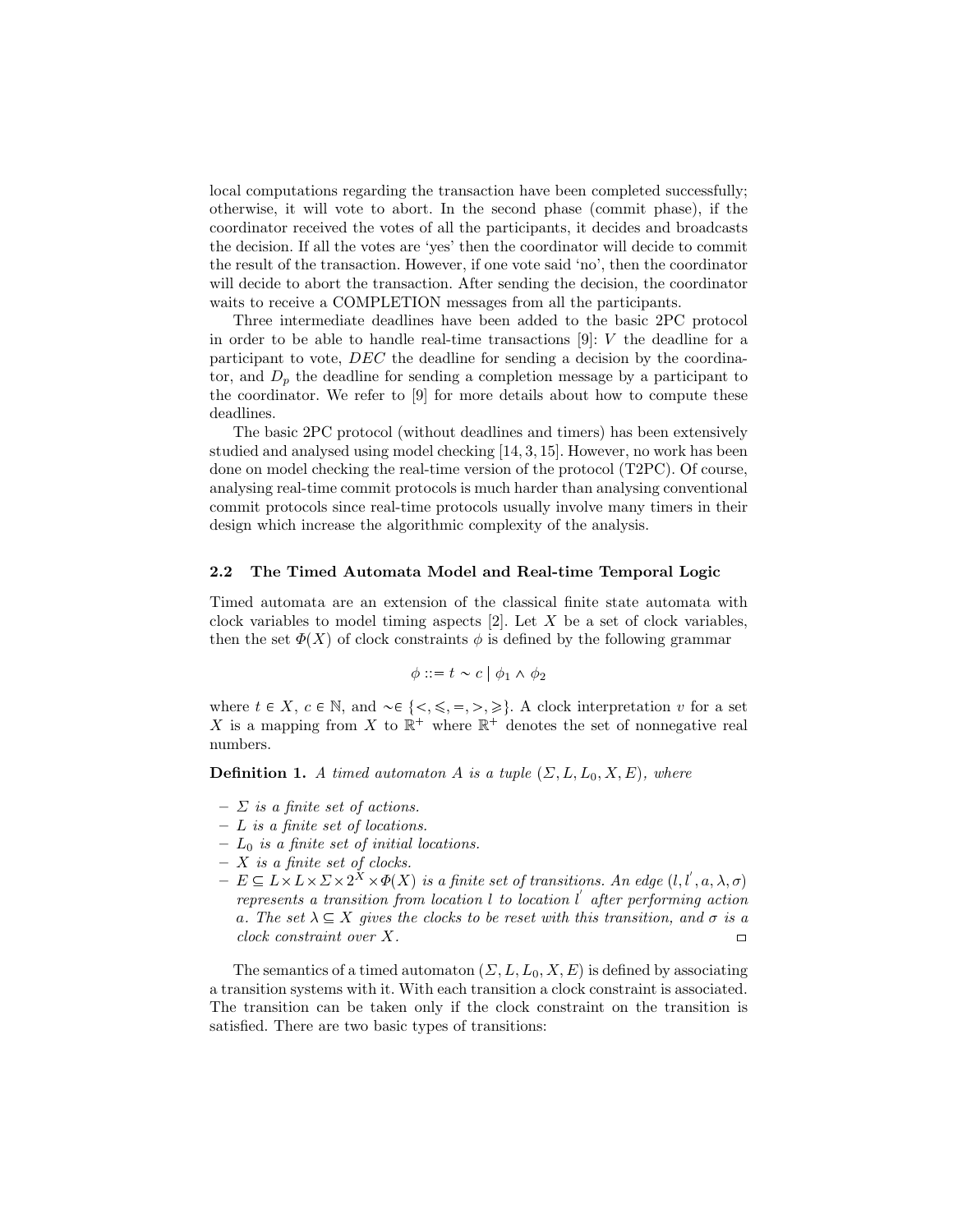1. delay transitions that model the elapse of time while staying at some location, 2. action transitions that execute an edge of the automata.

A state  $s = (l, v)$  consists of the current location and the set of clock valuations at that location. The initial state is  $(l_0, v_0)$  where the valuation  $v_0(x) = 0$  for all  $x \in X$ . A timed action is a pair  $(t, a)$  where  $a \in \Sigma$  is an action performed by an automaton  $\mathcal A$  after  $t \in \mathbb R^+$  time units since  $\mathcal A$  has been started.

**Definition 2.** An execution of a timed automaton  $A = (\Sigma, L, L_0, X, E)$  with an initial state  $(l_0, v_0)$  over a timed trace  $\zeta = (t_1, a_1), (t_2, a_2), (t_3, a_3), \dots$  is a sequence of transitions of the form.

$$
\langle l_0, v_0 \rangle \xrightarrow{d_1} \xrightarrow{a_1} \langle l_1, v_1 \rangle \xrightarrow{d_2} \xrightarrow{a_2} \langle l_2, v_2 \rangle \xrightarrow{d_3} \xrightarrow{a_3} \langle l_3, v_3 \rangle \dots
$$

satisfying the condition  $t_i = t_{i-1} + d_i$  for all  $i \geq 1$ .

In order to allow the verification of dense-time properties we need to add bounds in the classical CTL temporal operators. The extended logic is called TCTL. We now give the syntax and the semantics of the TCTL logic.

$$
TCTL \ni \varphi ::= p \mid \neg \varphi \mid \varphi_1 \lor \varphi_2 \mid E\varphi_1 U_I \varphi_2 \mid A\varphi_1 U_I \varphi_2
$$

where I is an interval of  $\mathbb{R}^+$  that can be bounded, unbounded, singular, nonsingular, closed or open, or semi closed. The basic TCTL modality in the above definition is the *until* modality  $U$ -modality which can be used to define the time interval in which the property should be true.

Given a formula  $\varphi$  and a state  $(l, v)$  of a timed automata A, the satisfaction relation  $(l, v) \models \varphi$  is defined inductively on the syntax of  $\varphi$  as follows.

- $(l, v) \models p$  iff  $p \in Label(l)$
- $(l, v) \models \neg \varphi$  iff  $(l, v) \not\models \varphi$
- $(l, v) \models \varphi \lor \psi$  iff  $(l, v) \models \varphi$  or  $(l, v) \models \psi$
- $(l, v) \models \mathbf{E}\varphi\mathbf{U}_I\psi$  iff there is a run  $\zeta$  in A from  $(l, v)$  such that  $\zeta \models \varphi\mathbf{U}_I\psi$ .
- $(l, v) \models \mathcal{A}\varphi \mathbf{U}_I \psi$  iff for any run  $\zeta$  in A from  $(l, v)$  such that  $\zeta \models \varphi \mathbf{U}_I \psi$ .
- $-\zeta \models \varphi \mathbf{U}_I \psi$  iff there exists a position  $\pi > 0$  along  $\zeta$  such that  $\zeta[\pi] \models \psi$ , for every position  $0 < \pi < \pi$ ,  $\zeta[\pi'] \models \varphi$ , and duration  $(\zeta \le \pi) \in I$ .

#### 2.3 The Zone-based Abstraction Technique

In the original work of Alur and Dill [2], they proposed an abstraction technique by which an infinite timed transition system (i.e. timed automata) can be converted into an equivalent finitely symbolic transition system called region graph where reachability is decidable. However, it has been shown that the region automaton is highly inefficient to be used for implementing practical tools. Instead, most real-time model checking tools like UPPAAL, Kronos and RED apply abstractions based on so-called zones, which is much more practical and efficient for model checking real-time systems. In a zone graph [10], zones are used to denote symbolic states. A zone is a pair  $(l, Z)$ , where l is a location in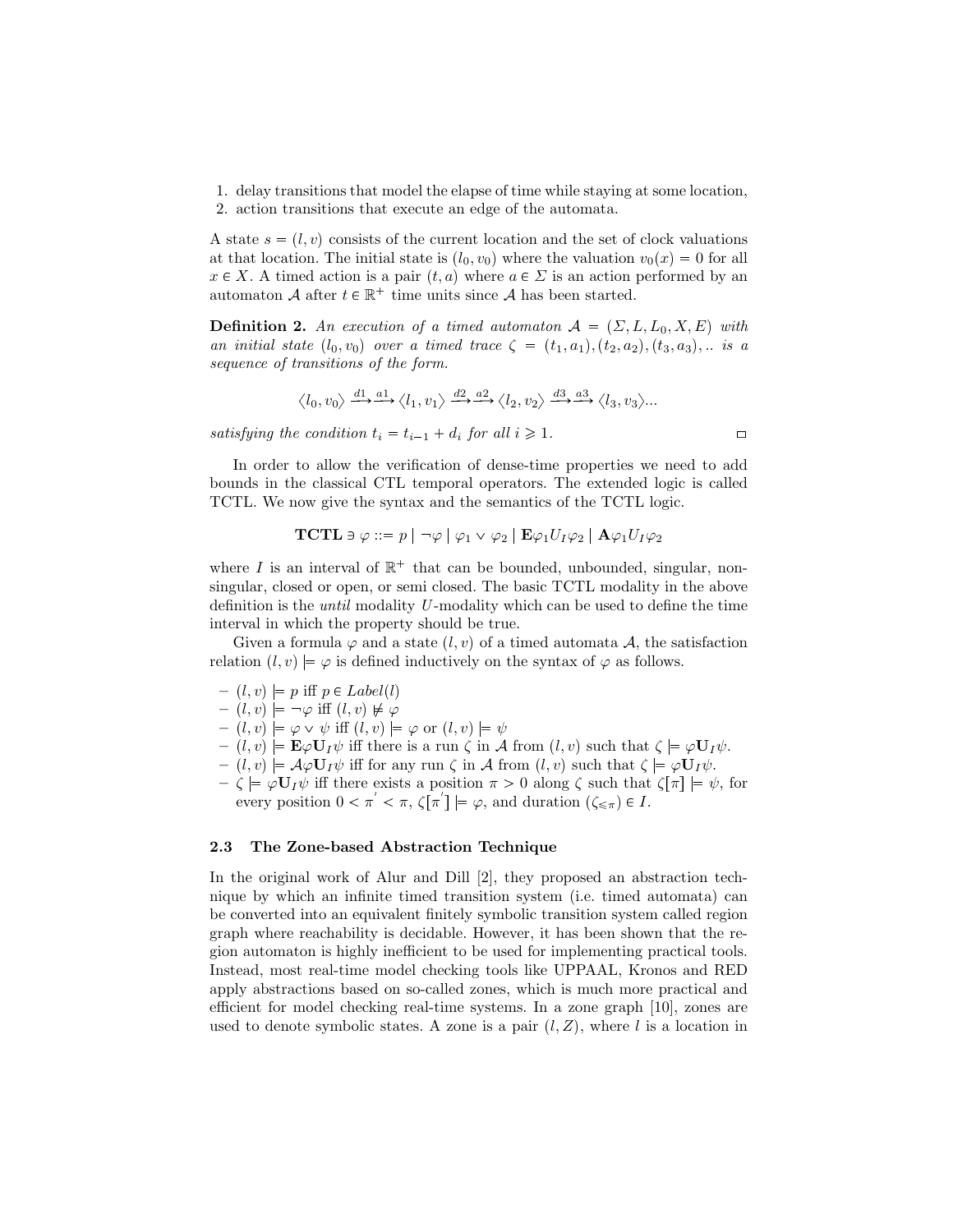the TA model and Z is a clock zone that represents sets of clock valuations at l. Formally a clock zone is a conjunction of inequalities that compare either a clock value or the difference between two clock values to an integer. In order to have a unified form for clock zones we introduce a reference clock  $x_0$  to the set of clocks  $X$  in the analysed model that is always zero. The general form of a clock zone can be described by the following formula.

$$
(x_0 = 0) \wedge \bigwedge_{0 \le i \ne j \le n} ((x_i - x_j) \sim c_{i,j})
$$

where  $x_i, x_j \in X$ ,  $c_{i,j}$  represents the difference between them, and  $\sim \in \{ \leqslant, \leqslant \}$ . Considering a timed automaton  $A = (\Sigma, L, L_0, X, E)$ , with a transition  $e =$  $(l, a, \psi, \lambda, l')$  in E we can construct an abstract zone graph  $\mathcal{Z}(\mathcal{A})$  such that states of  $\mathcal{Z}(\mathcal{A})$  are zones of A. The clock zone succ $(Z, e)$  will denote the set of clock valuations Z' for which the state  $(l', Z')$  can be reached from the state  $(l, Z)$  by letting time elapse and by executing the transition e. The pair  $(l',succ(Z,e))$ will represent the set of successors of  $(l, Z)$  under the transition e. Since every constraint used in the invariant of an automaton location or in the guard of a transition is a clock zone, we can use zones for various state reachability analysis algorithms for timed automata.

#### 2.4 Data Structures for Representing Zone Graphs

In this section we review briefly the three data structures DBM, BDD, and CRD which have been used respectively to represent clock zones in the tools UPPAAL, Rabbit, and RED.

Difference Bound Matrices Difference Bound Matrices [10] are two-dimensional matrices that record the difference upper bounds between clock pairs up to a certain constant. Each row in the matrix represents the bound difference between the value of the clock  $x_i$  and all the other clocks in the zone, thus a zone can be represented by at most  $|X|^2$  atomic constraints. The element  $D_{i,j}$  in DBM is on the form  $(n, \sim)$  where  $x_i, x_j \in X$ , n represents the difference between them, and  $\sim \in \{ \leq, \leq \}$ . DBM-technology generally handles the complexity of timing constant magnitude very well. But when the number of clocks increases, its performance degrades rapidly. The DBM-based technology has been implemented in the tools UPPAAL and Kronos.

Binary Decision Diagrams Binary Decision Diagrams (BDDs) [8] are propositional directed acyclic graphs. The BDD graph consists of a set of decision nodes and has two terminal nodes TRUE-terminal and FALSE-terminal. Each decision node is labeled by a Boolean variable and has two child nodes called low child and high child. A path from the root node to the TRUE-terminal represents a variable assignment for which the represented Boolean function is true. As the path descends to a low child (high child) from a node, then that node's variable is assigned to FALSE (TRUE). For untimed system veification, BDD has shown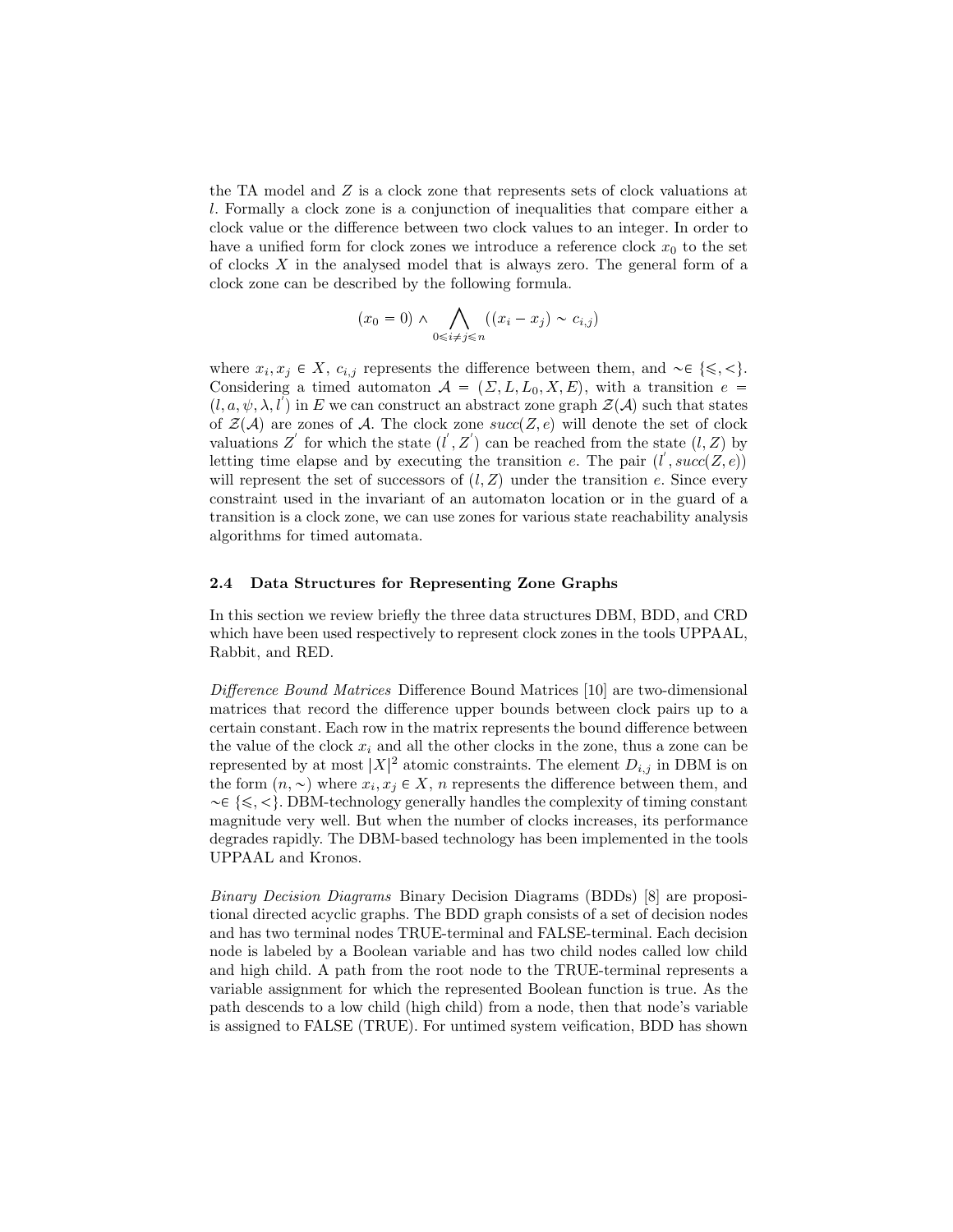great success. But for timed system verification, so far, all BDD-like structures have not performed as well as the popular DBM. The BDD data structure is used in the tool Rabbit.

Clock Restriction Diagrams Clock Restriction Diagrams (CRDs) [16] is a BDDlike data structure for representation of sets of zones, with related set-oriented operations for fully symbolic verification of real-time systems. It has similar structure as BDD without FALSE terminal. Unlike BDD, CRD is not a decision diagram for state space membership. It acts like a database for zones and is appropriate for manipulation of sets of clock difference constraints. It has been claimed that CRDs provide more efficient space representation of timed automata than DBMs data structure [16]. The CRD technology is used in the current version of the tool RED. It is worth mentioning here that the CRD data structure of RED is very similar to the CDD data-structure (clock difference diagram) [5].

# 3 Modeling The Protocol in The Three Tools

## 3.1 UPPAAL Model Checker

UPPAAL [4] is a model checker for real-time systems developed in conjunction by Uppsala University, Sweden, and Aalborg University, Denmark. It extends the basic timed automata with features for concurrency, communication, data variables, and priority. UPPAAL uses a client-server architecture which splits the tool into a graphical user interface (client) and a model checking engine (server). The user interface consists of three main sections: system editor, simulator, and verifier. The editor allows the user to model the system as a network of timed automata. The simulator gives the user the capability to interactively run the system to check if there are some trivial errors in the system design. The verifier allows the user to enter the properties to be verified in a sub-language of TCTL.

The T2PC Protocol in UPPAAL The coordinator template is depicted in Figure 1. Initially, the coordinator attempts to reserve a CPU time slot via sending a reservation request signal to the CPU resource manager (see Figure 3) using the channel reserve[rsc\_id] indexed with the resource to be allocated. If the CPU is busy in executing other tasks, the manager will add the coordinator process to the waiting queue. Otherwise, it will send immediately the process to the CPU for processing. When the manager receives a finished signal from the CPU indicating that the CPU has finished processing the current process and it is currently in an idle state, the manager will send the process at the front of the queue (if any) to the CPU for processing. The abstract model of the CPU (see Figure 4) has two locations idle and InUse which reflects the status of the CPU. When it receives a ready [pid] signal from process pid, it moves from idle to InUse, and then returns from InUse to idle after the determined execution time is completed. If the resource (CPU) is granted  $(rsc\_granted = true)$ , the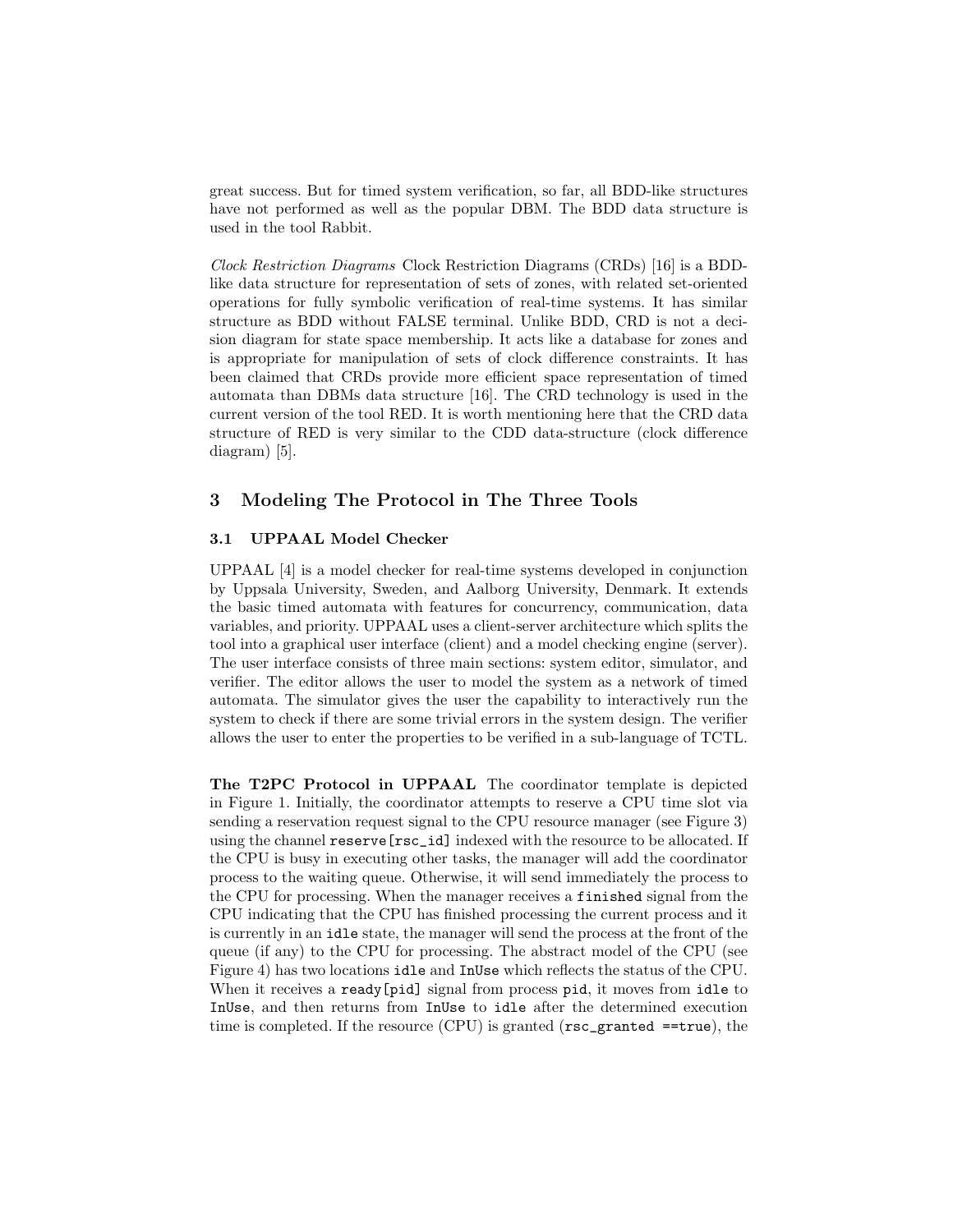coordinator initiates the protocol via broadcasting a start message to all the participants. The coordinator then waits to receive the votes of the participants. If V time units passed before receiving all the votes, the coordinator decides to abort and then terminate. Otherwise, it will move to location  $m2$  at which it decides and broadcast the decision. A function result(part\_vote) returns the result of the transaction based on the values of the received votes. The coordinator broadcasts this result using the broadcast channel fin\_result and the global variable outcome. The coordinator then moves to location m3 at which it waits to receive the completion messages of the participants. If  $D_p$  time units passed before receiving all completion messages, it decides to abort and then terminate. The protocol ends successfully at location finished at which the coordinator updates its database server.

The template of the participants is depicted in Figure 2. All the participants start their execution at location idle where they wait to receive a start signal from the coordinator. Once they receive that signal, each participant  $i$  will try to reserve  $t_i$  time units via signalling the resource manager component. If the CPU is busy at that time, it will join the waiting queue until it gets executed. If the deadline V expired before sending their votes to the coordinator they decide to abort and then terminate. Each participant then moves to location  $r<sub>2</sub>$  at which it waits to receive the decision of the coordinator. If it does not receive it within DEC time units, it decides to abort the transaction and terminate. Otherwise, it sets its comp variable to true and moves to location  $r4$  where it updates its database server and terminates.



Fig. 1. The coordinator template

Fig. 2. The participant template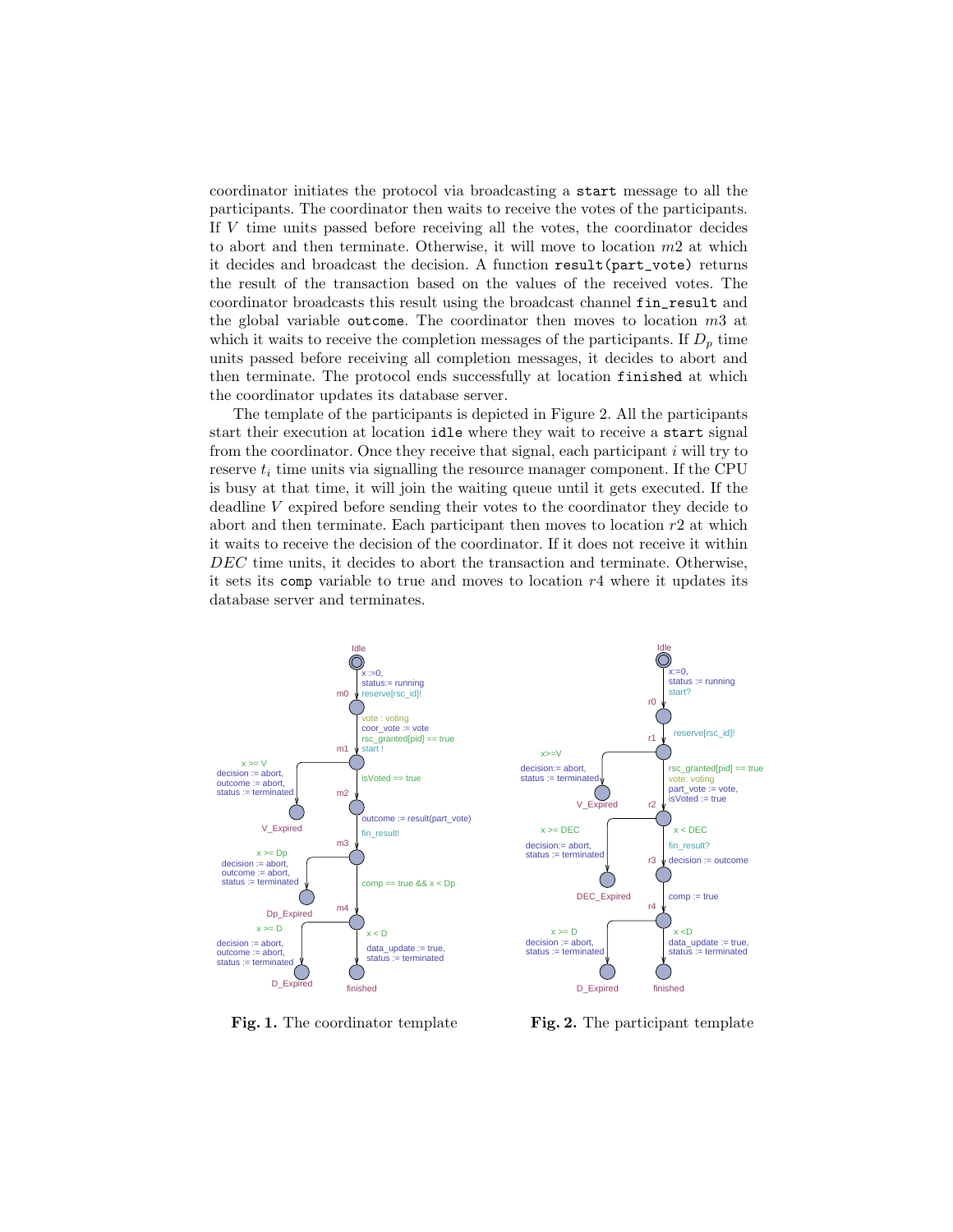



Fig. 3. The resource manager template

Fig. 4. The abstract CPU template

#### 3.2 Rabbit Model Checker

Rabbit [7] is a model checking tool for real-time systems. The theoretical foundation of the tool is mainly based on timed automata extended with concepts for modular modeling. We give an informal description of the formalism of Cottbus Timed Automata (CTA), which is used in the modeling language of Rabbit.

A CTA system consists of a set of modules that can be defined in a hierarchical way. Each module in the system model should have the following components:

- An identifier. Identifiers are used to name the modules within the system description. Using identifiers we can create several instances of the modules associated with these identifiers.
- An Interface. The interface of a module contains the declarations of the variables that are used in that module. In a CTA module, we can declare clock variables, discrete variables, and synchronisation labels.
	- Synchronisation labels. Sometimes called signals which are used to synchronise timed automata that exist in different modules in the system. The concept of synchronisation labels in modules is very similar to the concept of events in CSP.
	- *Variables*. Rabbit allows us to declare both continuous (clock) variables and discrete variables. The values of these variables can be updated using assignment statements in the transition rules of the automaton.
- $-$  A timed automaton. Each module contains a timed automaton. The automaton consists of a finite set of states, a finite set of transitions, and a set of synchronisation labels.
- Initial condition. This is a formula over the module variables and the states of the module's automaton, which specifies the initial state of the module.
- Instances. In CTA model, a module can contain instances of of the other defined modules in the model. This is useful when we model systems containing subsystems, and that these subsystems occur several times in a system.

The textual description of the protocol in Rabbit's language is given in Appendix A.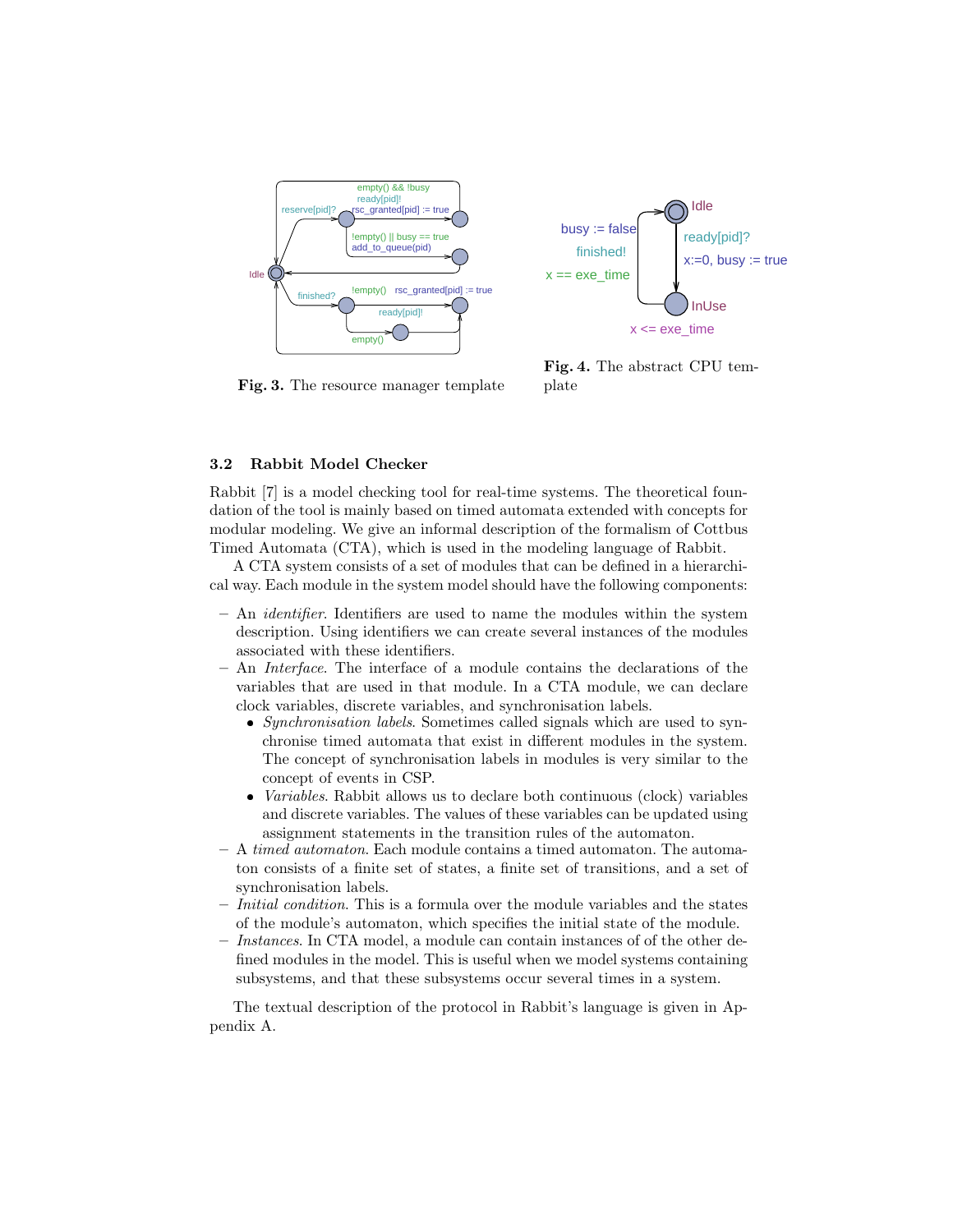#### 3.3 RED Model Checker

RED [16] stands for (Region-Encoding Diagrams) is a TCTL model checker for real-time systems. An interesting feature of the RED model checker is that it is totally based on symbolic technology with BDD-like diagrams.

In RED, systems are described as parametrized communicating timed automata, where processes can be model processes, specification processes, or environment processes. In a system with  $n$  processes, the user invokes the RED model checker via telling it which processes are for the model, and which for the specification. The remaining processes will be for the environment. Since the automata in RED are parametrised automata then we can declare many process automata with the same automaton template and identify each process automaton with a process index. RED supports both forward and backward analyses, deadlock detection, and counter-example generation. In RED, users can declare global and local variables of type boolean, discrete, clock-restriction variable, and hybrid-restriction variable. The textual description of the protocol in RED is given in Appendix B.

# 4 Correctness Conditions of The T2PC Protocol

The first formula of interest is global atomicity (i.e. all processes must agree on the final decision: all must abort or all must commit.)

Specification 1: The global atomicity is always guaranteed.

$$
\textbf{AG} \text{ } (\bigwedge_{i \neq j} \neg (i.\texttt{decision} = \textit{abort} \land j.\texttt{decision} = \textit{commit}))
$$

Note that the variable decision can take one of the following values  ${l$  undecided, abort, commit. Initially, all agents are *undecided*.

Recall that the goal of the protocol is to preserve data consistency as well as to satisfy all designated intermediate deadlines  $D_p$ ,  $DEC$ , and V. If any of these deadlines expired during the execution of the transaction, all processes will decide to abort. Note that the execution of the transaction may be delayed due to queuing delay or due to a communication delay which might cause the protocol to miss its deadlines. The following three specifications verify whether the protocol can satisfy these deadlines.

Specification 2: If there are no faults and the coordinator C sent successfully a commit request message, then it is guaranteed to receive all participants' votes within V time units.

 $\text{{\bf AG}} \; ((\text{{\tt C}.request\_sent}) \Rightarrow \; \text{{\bf AF}}_{\leqslant V} \; (\bigwedge_{i=1..n} \; (\text{{\tt C.vote\_rcvd[i]}})))$ 

Specification 3: If there are no faults and the coordinator received all the votes successfully, then all the participants can receive the decision within DEC time units.

$$
\textbf{AG } ((\bigwedge_{i=1..n} (\texttt{C.vote\_rcvd[i]})) \Rightarrow \textbf{AF}_{\leq DEC} (\bigwedge_{i=1..n} (i.\texttt{dec\_rcvd})))
$$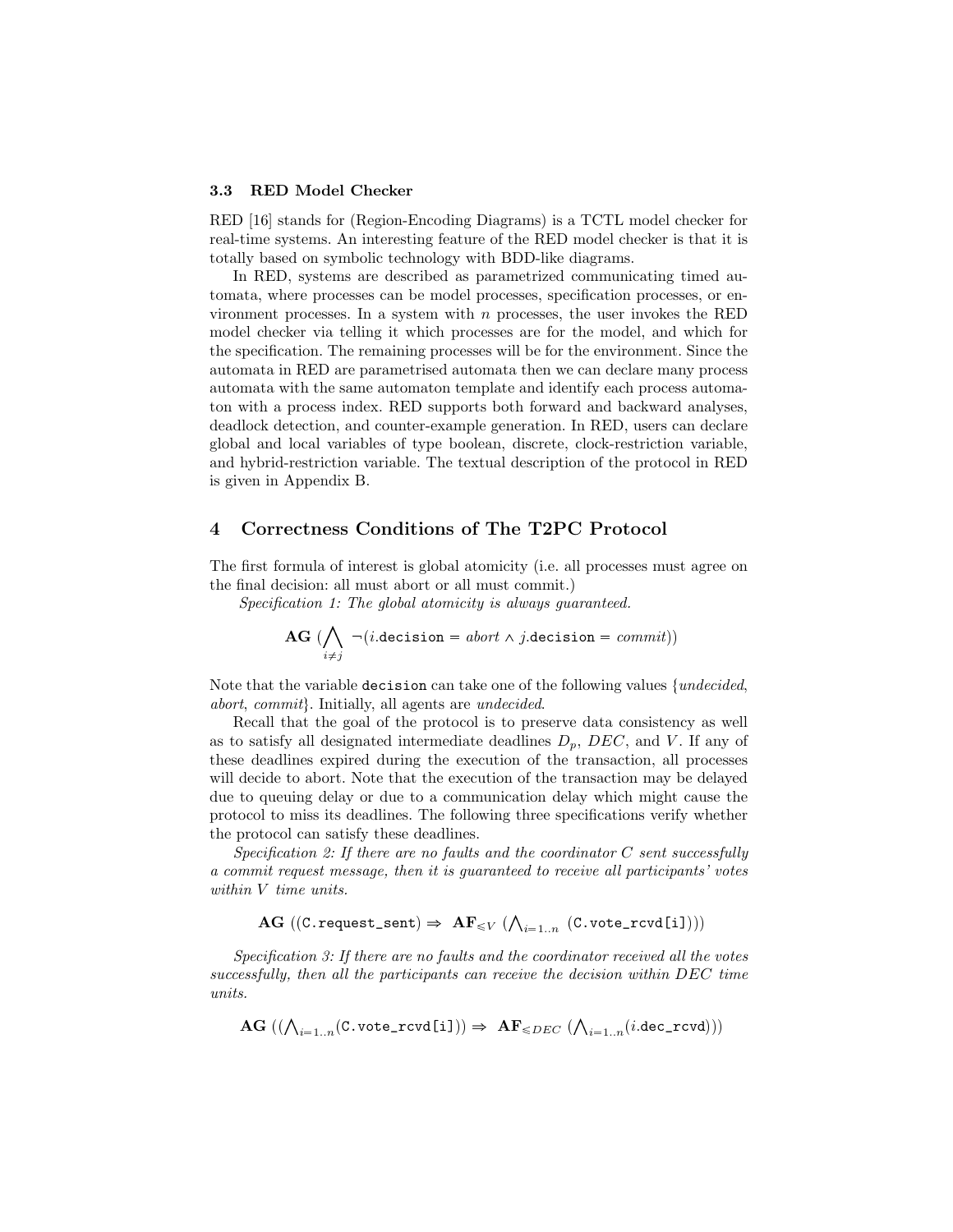Specification  $\ddot{A}$ : If there are no faults and that the coordinator sent successfully the decision, then it can receive all acknowledgement signals within  $D_p$  time units.

 $\text{{\bf AG}}\;((\text{{\tt C}.dec\_sent})\Rightarrow \; \text{{\bf AF}}_{\leqslant D_p}\;(\bigwedge_{i=1..n}\;(\text{{\tt C.ack}}\;\text{{\tt [i]}})))$ 

We discuss now how we specify the properties of the protocol in the input language of each model checker. UPPAAL uses fragment of TCTL logic, RED uses full TCTL logic, while on other hand, TCTL is not available in Rabbit and it uses techniques based on reachability analysis to verify systems properties. Due to space limitation, we consider here only specification 1. For more details about how we specify the whole protocol's properties in each tool we refer the reader to the full version of this paper (http://arxiv.org/abs/1201.3416).

In UPPAAL, we can capture specification 1 as follows.

A[] not (coor.decision == commit and part.decision == abort)

Since Rabbit does not support the TCTL language, it alternatively provides an analysis command language to write a simple segment of code for verifying properties based on reachability analysis. Using this language, we declare a set of variables that are used to represent a set of states, called regions, followed by a set of iterative command statements. We then check whether the model can reach a region where the formula can be violated.

```
REACHABILITY CHECK T2PC {
```

```
1 VAR initial, error, reached : REGION;
2 COMMANDS
3 initial:= INITIALREGION;
4 error := ((coor.decision == 1) AND (part.decision ==2));
5 reached := REACH FROM initial FORWARD;
6 IF (EMPTY(error INTERSECT reached)){
7 PRINT "Specification 1 satisfied.";}
8 ELSE { PRINT " Specification 1 violated.";} }
```
The first line declares three regions. Region initial represents the set of initial states from the Rabbit's modules (see appendix A). Lines 4 characterizes the set of states that violate specification 1 of the protocol: some process decided to abort while some other process decided to commit. Line 5 assigns to reached the set of states reachable from the initial state. The specification is satisfied if the intersection between the reached region and the error region is empty. However, in RED we can express specification 1 as follows.

```
forall always not (decision[1] == 1 && decision[2] == 2)
```
## 5 Comparing The Performance of The Three Tools

In this section, we present the model checking runtimes obtained in testing the tools, with version 4.1.13 for UPPAAL, 2.1 for Rabbit, and 5.0 for RED. All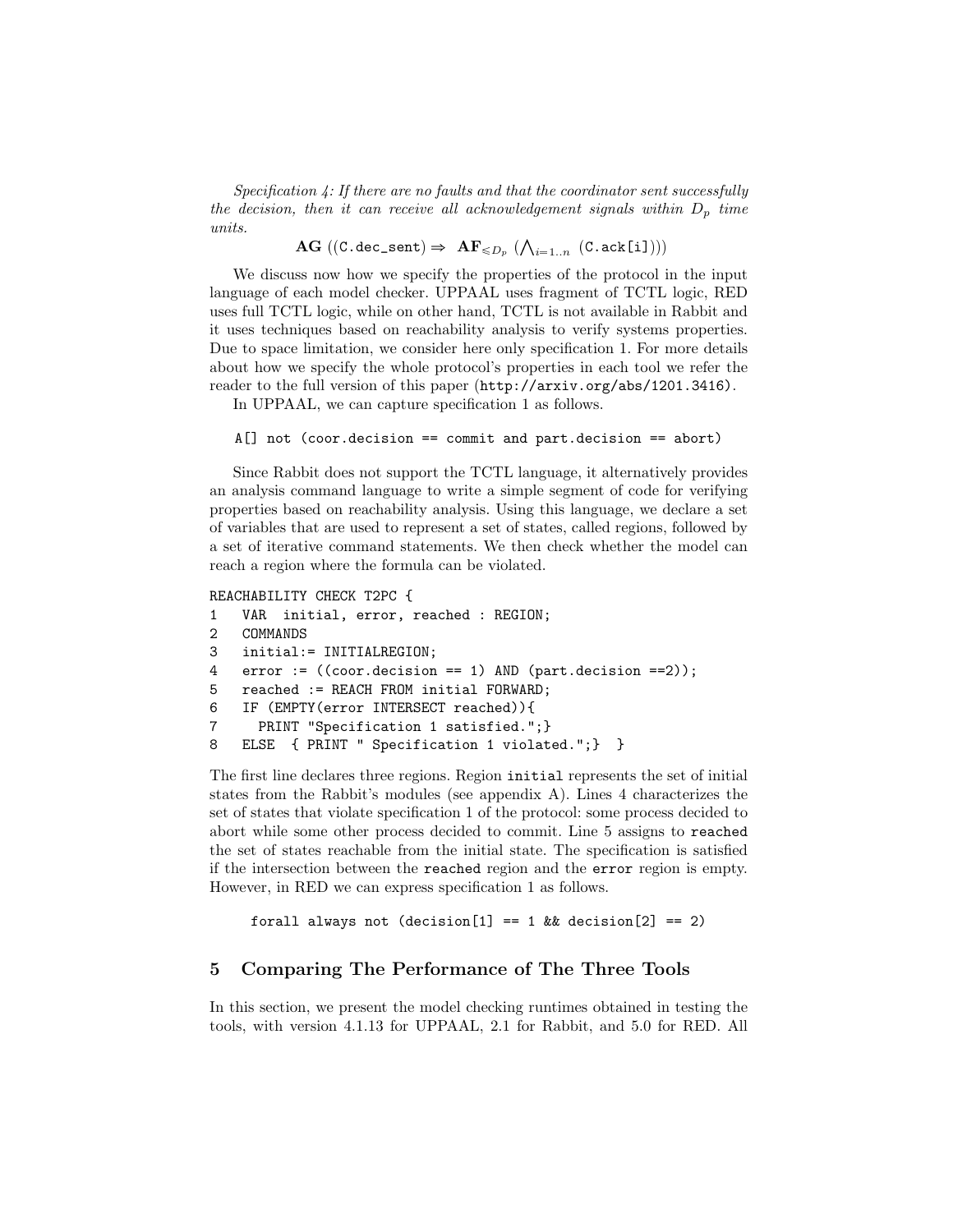experiments are conducted on a PC with 32-bit Redhat Linux 7.3 with Intel (R) core CPU at 2.66 GHz and with 4 GB RAM. The specifications of the T2PC protocol were checked with backward and forward analysis in Rabbit and RED, and using the on the fly approach for UPPAAL. In the tables below we show the CPU time used by the system on behalf of the calling process (system time). An entry of "x" indicates that the model checker ran out of memory on that specification. As shown in section 4 some properties of the T2PC protocol require us to use a full TCTL language and to verify formulas with nested temporal modalities which are not allowed in Rabbit. Moreover, Rabbit does not allow the direct verification of bounded liveness properties of the form  $AG(\phi \Rightarrow AF_{\leq p} \psi)$  which are necessary for the verification of the T2PC protocol. We therefore reduce the bounded liveness properties of the protocol into reachability properties and then add extra monitor automata which interact with the actual model of the protocol in order to capture correctly the required properties. This in fact represents an extra unnecessary overhead and a big disadvantage for the tool Rabbit. In RED we can verify such properties directly. However, UPPAAL supports this special case of nested properties by offering leads-to operator  $\rightarrow$  and thus the property  $AG(\phi \Rightarrow AF_{\leq p} \psi)$  can be expressed by:  $(\phi \rightarrow (x \land c \leq p) \psi)$ , where x is a clock and c is reset upon  $\phi$ .

| Backward analysis                 |               |              |     |                          |     |  |  |  |  |
|-----------------------------------|---------------|--------------|-----|--------------------------|-----|--|--|--|--|
|                                   | Specification |              |     |                          |     |  |  |  |  |
| Number of processes Model Checker |               | 2            |     |                          |     |  |  |  |  |
|                                   | Rabbit        |              |     | $1.22$   $1.21$   $1.37$ | 1.5 |  |  |  |  |
|                                   | <b>RED</b>    |              |     | 10.88 12.9 11.26 9.57    |     |  |  |  |  |
|                                   | Rabbit        | $\mathbf{x}$ | X   | X                        | X   |  |  |  |  |
|                                   | <b>RED</b>    | 554          | 249 | 734                      | 981 |  |  |  |  |
| 12                                | Rabbit        | X            | X   | $\mathbf x$              | X   |  |  |  |  |
| 12                                | <b>RED</b>    |              |     | 2667 6135 6283 4339      |     |  |  |  |  |

Table 1. Model Checking Runtimes (seconds) for Rabbit and RED With Backward Analysis

| Forward analysis                  |                     |                  |              |                       |              |  |  |  |  |  |
|-----------------------------------|---------------------|------------------|--------------|-----------------------|--------------|--|--|--|--|--|
|                                   |                     |                  |              |                       |              |  |  |  |  |  |
|                                   | Specification       |                  |              |                       |              |  |  |  |  |  |
| Number of processes Model Checker | 1                   | $\overline{2}$   | 3            |                       |              |  |  |  |  |  |
|                                   | Rabbit              |                  |              | 160   160   161   163 |              |  |  |  |  |  |
|                                   | 2.58 1.19 1.36 1.52 |                  |              |                       |              |  |  |  |  |  |
|                                   | Rabbit              | X                | $\mathbf{x}$ | X                     | X            |  |  |  |  |  |
|                                   | <b>RED</b>          | 69.7 26.9 29.5   |              |                       | 31           |  |  |  |  |  |
| 12                                | Rabbit              | X                | X            | X                     | $\mathbf{x}$ |  |  |  |  |  |
| 12                                | RED                 | 3088 884 939 943 |              |                       |              |  |  |  |  |  |

Table 2. Model Checking Runtimes (seconds) for Rabbit and RED With Forward Analysis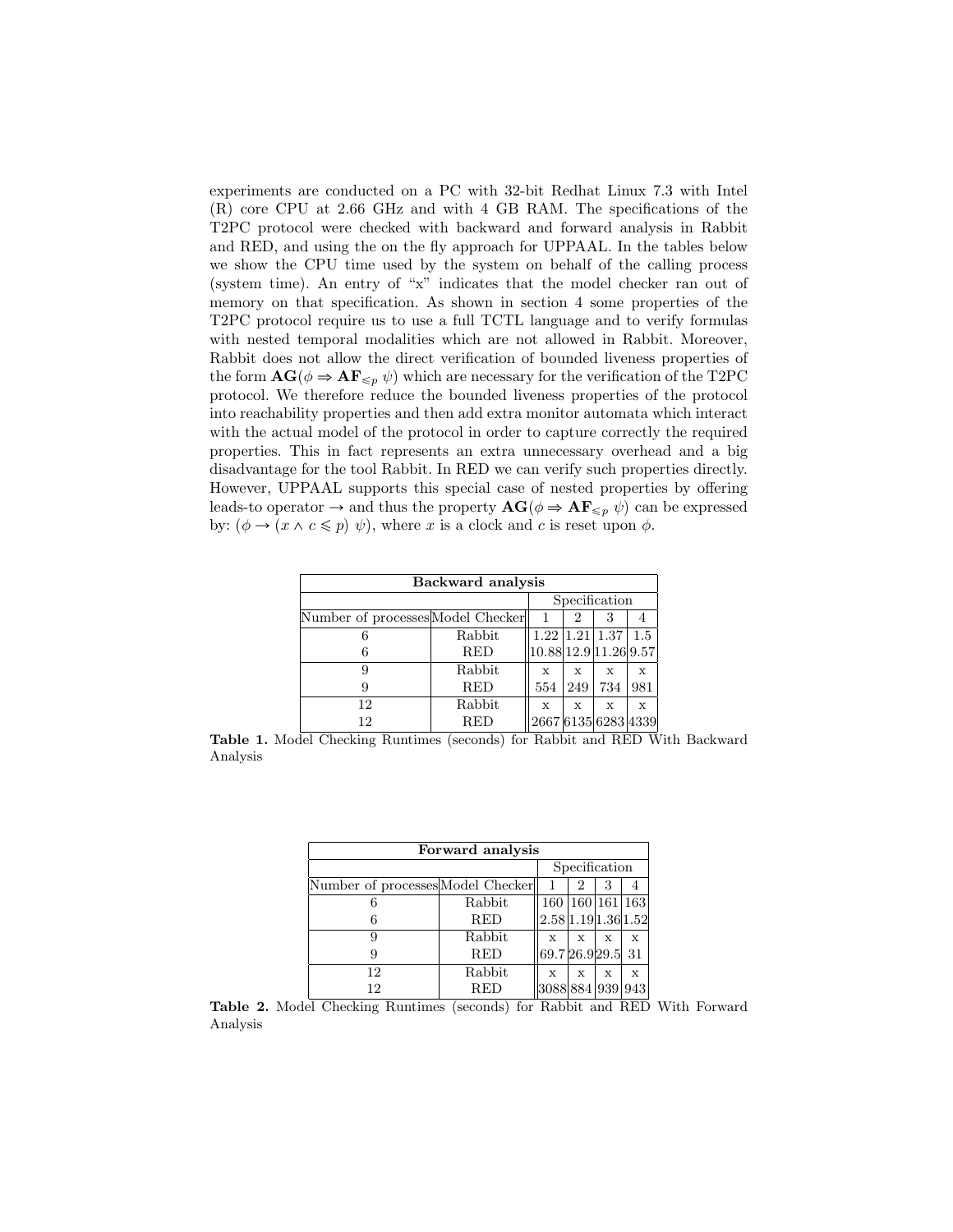We scaled the model of the protocol until the tools could not verify the protocol properties, due to the state space problem. Note that the T2PC protocol uses a huge number of discrete variables and huge number of clocks which increases as we increase the number of processes in the model. In Table 1 we give the runtimes obtainted in checking the protocol using Rabbit backward reachability analysis and RED backward TCTL model-checking. RED could verify successfully the protocol up to 12 processes with 8 clocks, while Rabbit could verify only the simplest cases of the protocol. In Table 2 we report the runtimes obtained in testing the tools Rabbit and RED using forward reachability analysis. Optimizations used in RED make it more scalable than Rabbit by several order of magnitude.

In Table 3 we give the model-checking runtimes of the protocol using UP-PAAL's on the-fly approach. UPPAAL could verify successfully the protocol up to 9 processes with 6 clocks. As we can see, the DBM-based tool UPPAAL outperforms the CRD-based tool RED when considering small instances of the protocol with small number of clocks. However, when considering instances involving larger numbers of processes and larger numbers of clocks we find that RED outperforms UPPAAL where we could analyse the protocol up to 12 processes in RED while we fail to do so in UPPAAL.

| On The Fly Approach |               |                                           |  |  |  |  |  |  |  |
|---------------------|---------------|-------------------------------------------|--|--|--|--|--|--|--|
|                     | Specification |                                           |  |  |  |  |  |  |  |
| Number of processes |               |                                           |  |  |  |  |  |  |  |
|                     |               | [0.01] 0.001] 0.002] 0.003                |  |  |  |  |  |  |  |
|                     |               | 4.4 $\vert$ 5.5 $\vert$ 10.3 $\vert$ 8.84 |  |  |  |  |  |  |  |

Table 3. Model Checking Runtimes (seconds) for UPPAAL With On the Fly Approach

In table 4 we summarise information about the time taken to do the modeling and verification in each tool, the number of code line, the number of automata used to model and verify the basic case of the T2PC protocol, and the available verification options in each tool. Note that the time spent to learn the language of UPPAAL and then to verify the protocol is significantly shorter than the time spent to learn and model the protocol in both RED and Rabbit since UPPAAL is a very user-friendly tool. It is interesting to mention that the experience level of the authors about the three tools before conducting the experiments was initially the same. It is worth mentioning also that in Rabbit we use 9 automata: 6 automata to model the processes of the protocol and 3 extra monitor automata to capture bounded liveness properties (see specifications 2-4 in Section 4). On the other hand, we use only 6 automata to model and verify the protocol in RED and UPPAAL since they allow us to verify directly bounded liveness properties.

Now we turn to discuss the model checking runtimes obtained in testing the three tools on the following two benchmarks. The models of the benchmarks have been taken from the distributed installation package of each tool.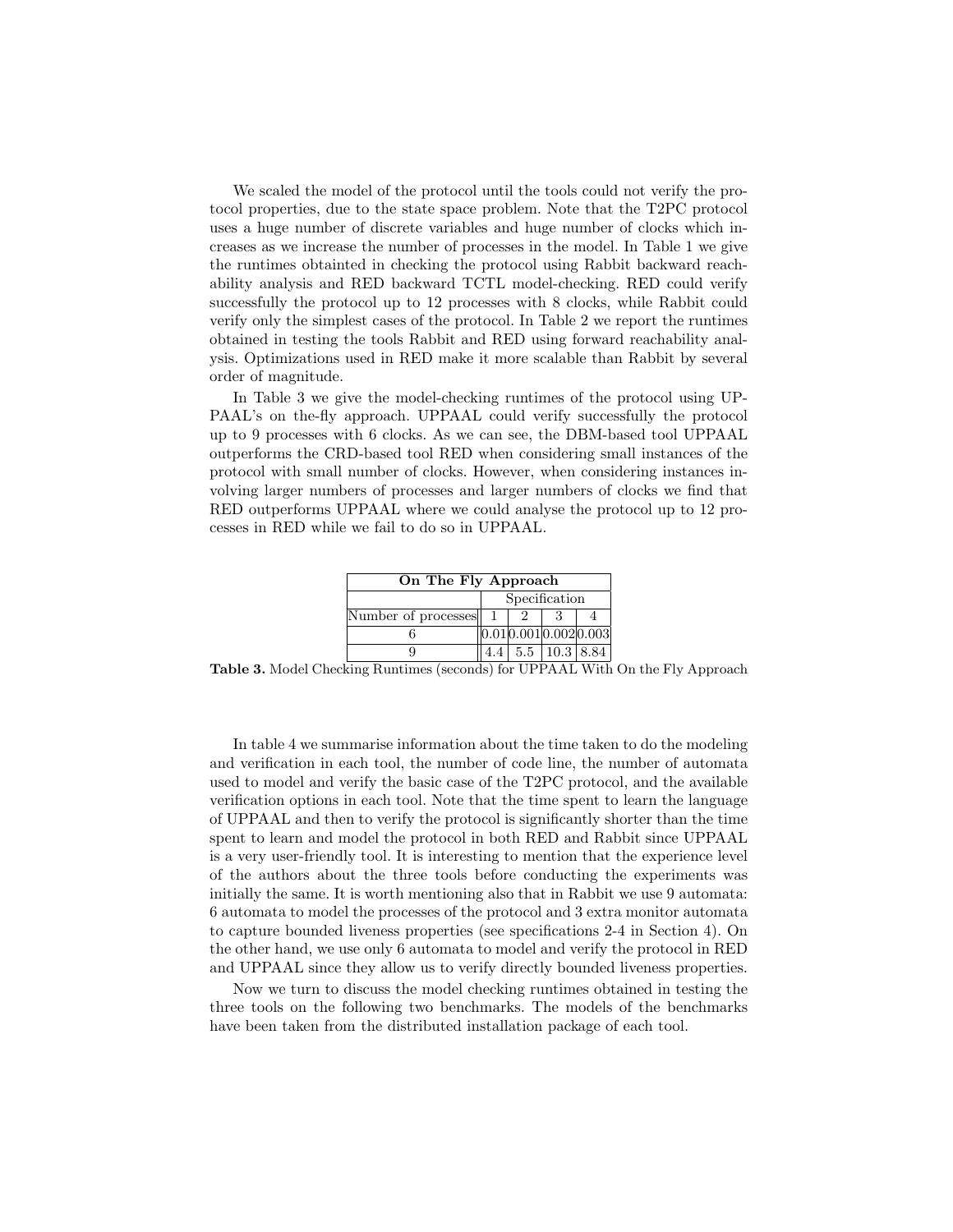| Tool                                                    |                    | Time Spent# of Code Line# of Automata        | Verification Options              |
|---------------------------------------------------------|--------------------|----------------------------------------------|-----------------------------------|
|                                                         |                    | $UPPAAL \approx 18$ hours GUI automata       | Breadth, Depth, random On-the-fly |
| <b>RED</b>                                              | $\approx 45$ hours | 85                                           | Backward/Forward TCTL             |
| Rabbit $\approx 52$ hours                               |                    | 110                                          | Backward/Forward Reachability     |
| $\sim$ $\sim$ $\sim$ $\sim$ $\sim$ $\sim$ $\sim$ $\sim$ |                    | $\mathbf{1}$ $\mathbf{1}$ $\alpha$<br>$\sim$ | $\pi$                             |

Table 4. Modeling Time and Effort for the T2PC protocol in the Three tools

Token-Ring-FDDI Protocol Fiber Distributed Data Interface (FDDI) [11] is a high speed protocol for local networks based on token ring technology. We use a simplified model of N-processes. One process models the ring, that hands the token in one direction to  $N-1$  symmetric processes, that may hand back the token in a synchronous (high-speed) fashion. The ring process owns a local clock and every station owns three local clocks. This case study uses a huge number of clocks and a huge number of synchronisation labels. Here again RED outperformed both UPPAAL and Rabbit since RED is the only tool that succeeded to verify the protocol up to 16 senders. In fact the number of reachable locations in the RED model does not explode with growing number of senders. This proves again that the CRD-technology scales better w.r.t number of clocks.

| no. of Senders 2 |                                                                                                               | 4 | 6. |  | 8   10   12   14   16                          |  |
|------------------|---------------------------------------------------------------------------------------------------------------|---|----|--|------------------------------------------------|--|
| <b>UPPAAL</b>    |                                                                                                               |   |    |  | $ 0.01 0.03 0.16 1.42 18.2 280 4535 \times$    |  |
| <b>RED</b>       |                                                                                                               |   |    |  | $[0.02] 0.09] 0.26] 0.61] 1.18] 3.8] 3.6[8.9]$ |  |
| Rabbit           | $\overline{0.04}$ $\overline{0.25}$ $\overline{0.99}$ $\overline{4.20}$ $\overline{11.7}$ $\overline{29.9}$ x |   |    |  |                                                |  |

Table 5. Time for the computation of the reachability set of FDDI protocol

CSMA/CD Protocol Carrier Sense Multiple Access with Collision Detection (CSMS/CD) [17] is a protocol for communication on a broadcast network with a multiple access medium. This case study uses a huge number of synchronisation labels and discrete variables and small number of clocks. For this case study, Rabbit outperformed both RED and UPPAAL since the BDD-based tool Rabbit handles case studies with huge discrete variable much better than the CRD-based tool RED and the DBM-based tool UPPAAL.

| no. of processes $2 \mid 4 \mid$ |                                          | 6 | 8   10   12   14   16 |  | 32                                                    |
|----------------------------------|------------------------------------------|---|-----------------------|--|-------------------------------------------------------|
| <b>UPPAAL</b>                    | $[0.01 0.04 7.1 9.5  \times   \times ]$  |   |                       |  |                                                       |
| RED                              | $ 0.05 0.27 1.25 7.88 51.2 518 \times  $ |   |                       |  |                                                       |
| Rabbit                           |                                          |   |                       |  | $[0.02] 0.08] 0.25] 0.79] 1.5] 2.8] 14.6] 65.8] 3260$ |

Table 6. Time for the computation of the reachability set of CSMA/CD protocol

Several conclusions can be drawn from the above reported results. RED is able to verify properties that are not expressible in UPPAAL and Rabbit and it supports full TCTL language with fairness assumptions. RED also allows verifying bounded liveness formulas that contain nested temporal modalities. On the other hand, UPPAAL's specification language supports fragment of TCTL and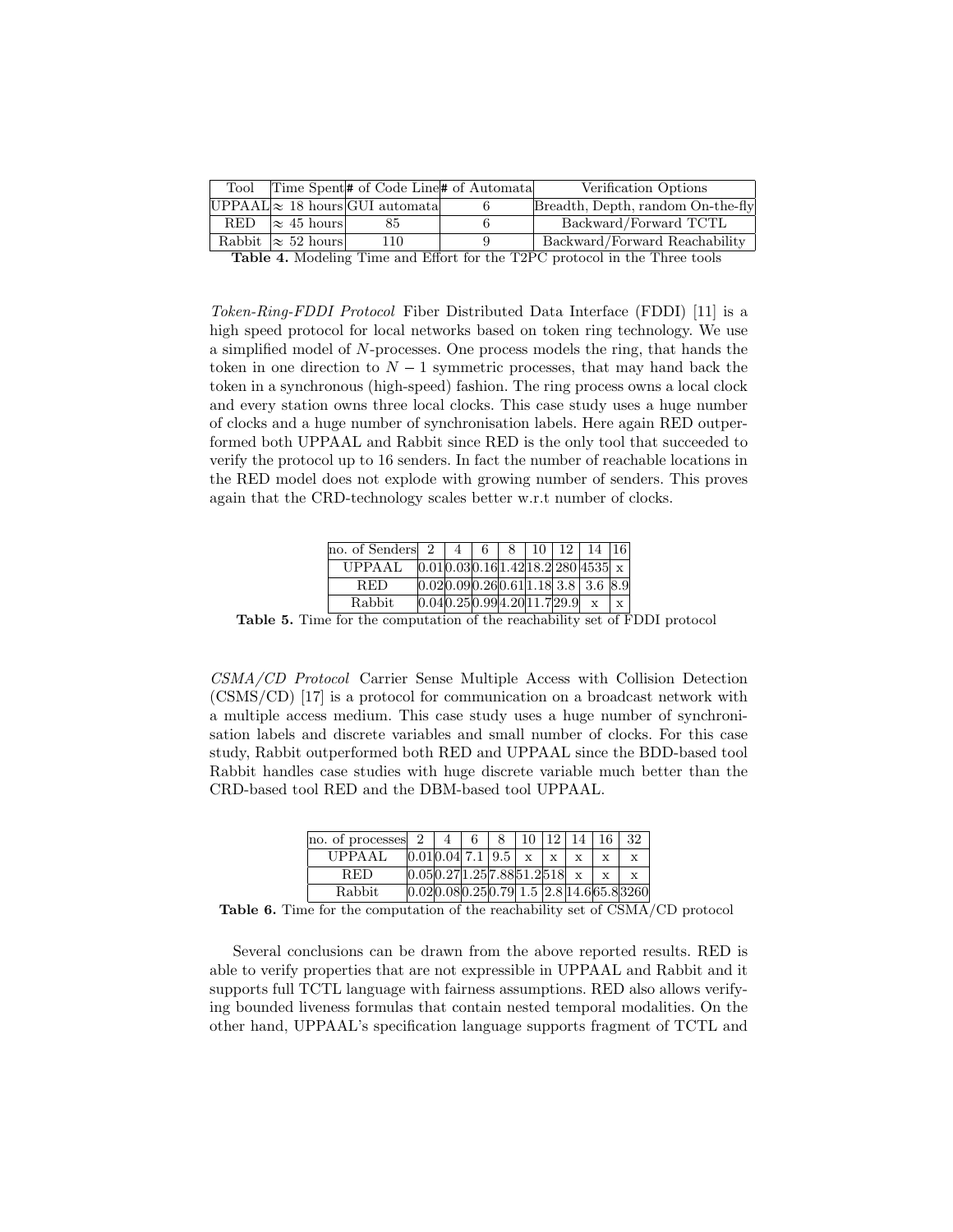Rabbit specification language is restricted to reachability formulas. We believe that this limitation of the specification language of Rabbit is something that can lift the usability of the tool in particular when considering systems with timing constraints of the form  $\mathbf{AG}(\phi \Rightarrow \mathbf{AF}_{\leq p} \psi)$ . Unlike UPPAAL, RED and Rabbit provide no graphical interface or simulation facilities. Moreover, UPPAAL allows a very natural formalization of systems this is not, or less, possible in Rabbit or RED. The CRD-based data structure implemented in RED turns out to be an efficient data structure for handling case studies with huge number of clocks since it scales better w.r.t number of clocks. The data structure BDD turns out to be efficient for handling case studies with huge number of discrete variables but it is very sensitive to the scale of clock constants in the model. While the DBM-based data structure implemented in UPPAAL handles the complexity of timing constant magnitude very well, but when the number of clocks increases its performance degrades rapidly.

## 6 Conclusion

We have verified three timed distributed protocols (T2PC, FDDI, and CSMA/CD) in the model checkers UPPAAL, Rabbit, and RED. The three model checkers vary in how easy, or difficult, it is to formalise the protocol and its properties in the language of each model checker. In summary, to model and verify real-time systems that have complex timing requirements, we recommend using the RED tool since it supports a full TCTL language which allows to express a wide variety of timed properties. For timed systems with complex modeling details we recommend using the UPPAAL tool since it has richer expressiveness in modeling systems than Rabbit and RED. Since Rabbit supports modular modelling that allows us to represent systems components in a hierarchical way we recommend using it when we have a system where its components have different levels of hierarchy.

## References

- 1. R. Alur, C. Courcoubetis, and D. Dill. Model-checking in dense real-time. In Information and Computation, pages 2–34. 1993.
- 2. R. Alur and D. Dill. A theory of timed automata. In TCS, pages 183–235. 1994.
- 3. M. Atif. Analysis and verification of two-phase commit and three-phase commit protocols. In Emerging Technologies ICET'09, pages 326–331, 2009.
- 4. G. Behrmann, A. David, and K.G. Larsen. A tutorial on Uppaal. In Formal Methods for the Design of Real-time Systems (SFM-RT 2004), pages 200–236. Springer, 2004.
- 5. Gerd Behrmann, Kim Guldstrand Larsen, Justin Pearson, Carsten Weise, and Wang Yi. Efficient timed reachability analysis using clock difference diagrams. In CAV'99, pages 341–353. Springer-Verlag, 1999.
- 6. A. Philip Bernstein, Vassos Hadzilacos, and Nathan Goodman. Concurrency control and recovery in database systems. Addison-Wesley, 1987.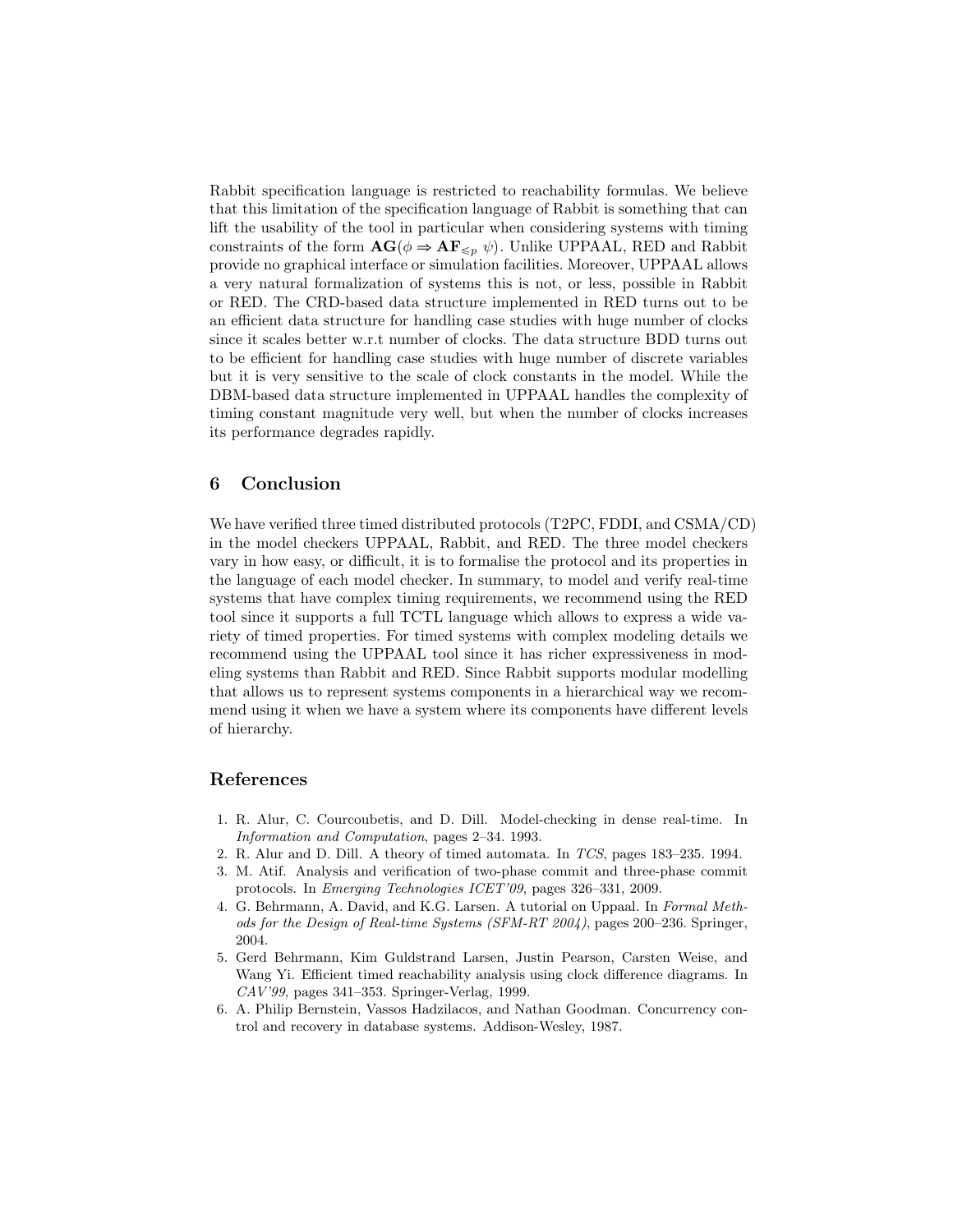- 7. D. Beyer, C. Lewerentz, and A. Noack. Rabbit: A tool for BDD-based verification of realtime systems. In Proceedings of the 15th International Conference on Computer Aided Verification (CAV 2003), pages 122–125, 2003.
- 8. Randal E. Bryant. Graph-based algorithms for boolean function manipulation. IEEE Trans. Comput., pages 677–691, 1986.
- 9. S. Davidson, I. Lee, and V. Wolfe. A protocol for times atomic commitment. In Proceeding of 9th International Conference On Distributed Computing System, 1989.
- 10. D. L. Dill. Timing assumptions and verification of finite-state concurrent systems. In Proceedings of the international workshop on Automatic verification methods for finite state systems, pages 197–212. Springer-Verlag New York, Inc., 1990.
- 11. Raj Jain. FDDI Handbook: High-Speed Networking Using Fiber and Other Media. Addison-Wesley Longman Publishing Co., Inc., Boston, MA, USA, 1994.
- 12. D. Kaynar, N. Lynch, R. Segala, and F. Vaandrager. Timed I/O Automata: a mathematical framework for modelling and analyzing real-time systems. In Proceedings 24th IEEE International Real-Time Systems Symposium (RTSS03), pages 166–177, 2003.
- 13. K. Larsen, F. Larsson, P. Pettersson, and W. Yi. Efficient verification of real-time systems: Compact data structures and state-space reduction. In Proceedings of the 18th IEEE Real-Time Systems Symposium, pages 14–24, 1997.
- 14. Jeff Magee. Analyzing synchronous distributed algorithms. 2003.
- 15. Olveczky Peter Csaba. Formal Modeling and Analysis of a Distributed Database ¨ Protocol in Maude. In Proceedings of the 2008 11th IEEE International Conference on Computational Science and Engineering - Workshops, pages 37–44, 2008.
- 16. Farn Wang. Symbolic verification of complex real-time systems with clockrestriction diagram. In Proceedings of the IFIP TC6/WG6.1, pages 235-250. Kluwer, B.V., 2001.
- 17. Sergio Yovine. Kronos: A verification tool for real-time systems. International Journal on Software Tools for Technology Transfer, 1:123–133, 1997.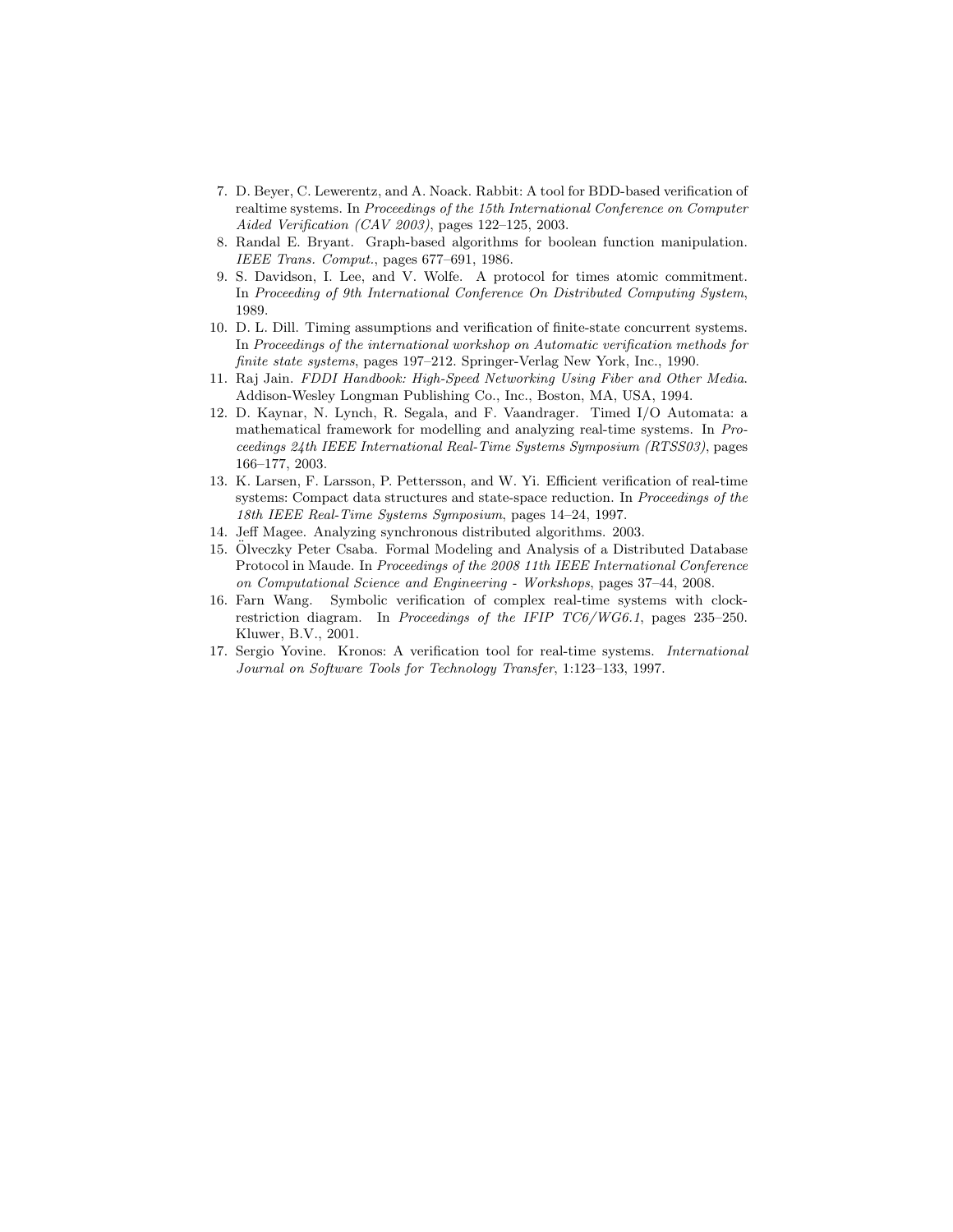# A The Textual Description of The T2PC Protocol in Rabbit

```
MODULE Coordinator
{
  LOCAL
     x : CLOCK; vote : DISCRETE(3) ; update : DISCRETE;
     decision : DISCRETE(3) ; status : DISCRETE;
   TNPUT
      D : CONST; //the deadline of the transaction.
      V : CONST; // the deadline for receiving participants' votes.
      Dp: CONST; // the deadline for receiving participants' completion messages.
      commit : SYNC; // to commit the transaction.
       abort : SYNC; // to abort the transaction.
       comp : SYNC; // to receive the participant's completion message
  OUTPUT
     reserve : SYNC; // to reserve a CPU time slot.
     start : SYNC; // to start the T2PC protocol.
  MULTREST
     outcome : DISCRETE;
    resource_granted : DISCRETE;
     dec_sent : DISCRETE;
  // Set initial state of automaton and clock values.
INITIAL
   STATE(Coor) = init AND x = 0 AND status =0;AUTOMATON Coor
{
  STATE init{ TRANS{ SYNC ! reserve; GOTO begin;}
                         TRANS \{GUARD \; x \; >= \; V; GOTO \; fail;}STATE begin{ TRANS{ GUARD resource_granted = 1;
                       SYNC ! start; DO vote' =1; GOTO waitVotes;}
                TRANS {GUARD resource_granted = 1;
                        SYNC ! start; DO vote' =2; GOTO waitVotes; } }
  STATE waitVotes {TRANS{ SYNC ?abort; DO decision' =1 AND dec_sent' =1
                             AND outcome' =1; GOTO waitCompMsg; }
                     TRANS {GUARD vote =2; SYNC ?commit; DO decision' =2 AND
                             dec_sent' =1 AND outcome' =2;
                             GOTO waitCompMsg;}
                     TRANS {GUARD vote =1; SYNC ?commit; DO decision' =1 AND
                             dec_sent' =1 AND outcome' =1;
                             GOTO waitCompMsg;}
                     TRANS \{GUARD \times \gt = V; GOTO fail;\}STATE waitCompMsg{ TRANS {SYNC ?comp; GOTO finish; }
                     TRANS \{GUARD \times \gt = Dp; GOTO fail;\}STATE finish{ TRANS {GUARD x \le D; DO update' = 1 AND status' =1;
```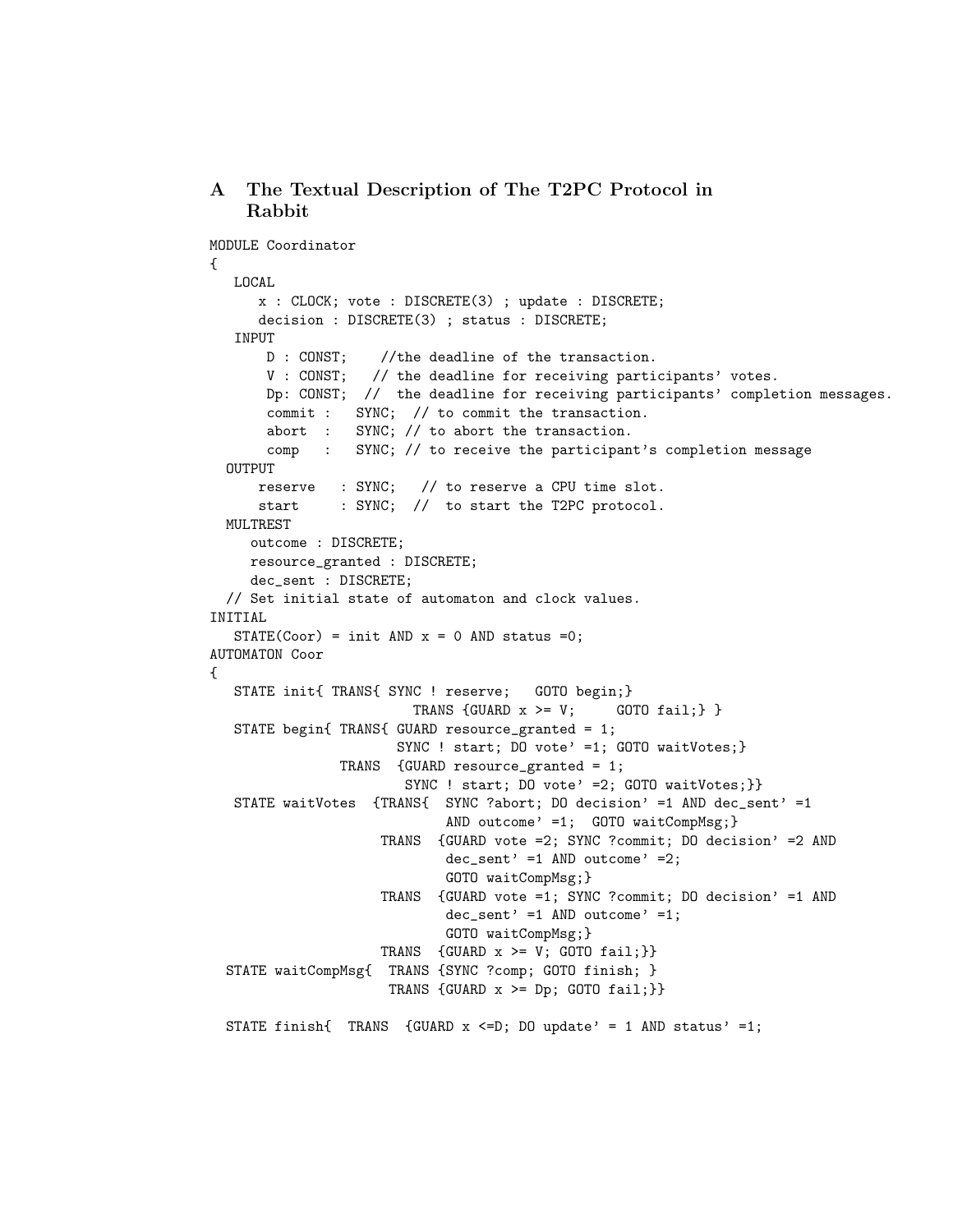```
GOTO exception;}
                TRANS {GUARD x> D; GOTO exception;} }
  STATE fail{ TRANS {DO decision' = 1 AND outcome' =1
                        AND status' =1; GOTO exception;}}
 STATE exception {}
}
}
// The following module represents the template of the participant.
MODULE Participant
{
LOCAL
     x : CLOCK; vote : DISCRETE (3);
     decision : DISCRETE(3) ; status : DISCRETE(2); update : DISCRETE;
 TNPUT
     D : CONST; V : CONST ; DEC : CONST; start : SYNC;
 OUTPUT
     reserve : SYNC; commit : SYNC; abort : SYNC; comp : SYNC;
 MULTREST
     outcome : DISCRETE;
    resource_granted : DISCRETE;
     dec_sent : DISCRETE;
 // Set initial state of automaton and clock values.
 INITIAL
     STATE(Part) = init AND x = 0 AND status =0;AUTOMATON Part
{
  STATE init{ TRANS {SYNC? start; GOTO reserveTimeSlot;}
               TRANS \{GUARD \; x \; >= \; V; \; GOTO \; fail; \}STATE reserveTimeSlot{ TRANS {SYNC ! reserve; GOTO sendVote;}
                          TRANS \{GUARD \times \geq V; GOTO fail;\}STATE sendVote{ TRANS {GUARD resource_granted = 1 AND x <V;
                         SYNC !abort; DO vote' = 1; GOTO waitDec; }
                  TRANS {GUARD resource_granted = 1 AND x <V;
                         SYNC !commit; DO vote' = 2; GOTO waitDec; }
                   TRANS \{GUARD \times \gt = V; GOTO fail;\}STATE waitDec{ TRANS {GUARD x >= DEC; GOTO fail;}
                   TRANS {GUARD x < DEC AND dec_sent=1; DO decision' = outcome;
                          GOTO sendCompMsg;} }
  STATE sendCompMsg{ TRANS {SYNC ! comp; GOTO finish;} }
  STATE fail{ TRANS {DO decision' = 1 AND status' =1; GOTO exception; } }
  STATE finish{ TRANS {GUARD x <D; DO update' = 1 AND status' =1;
                             GOTO exception;}
                     TRANS {GUARD x>= D; GOTO exception;} }
  STATE exception {}
```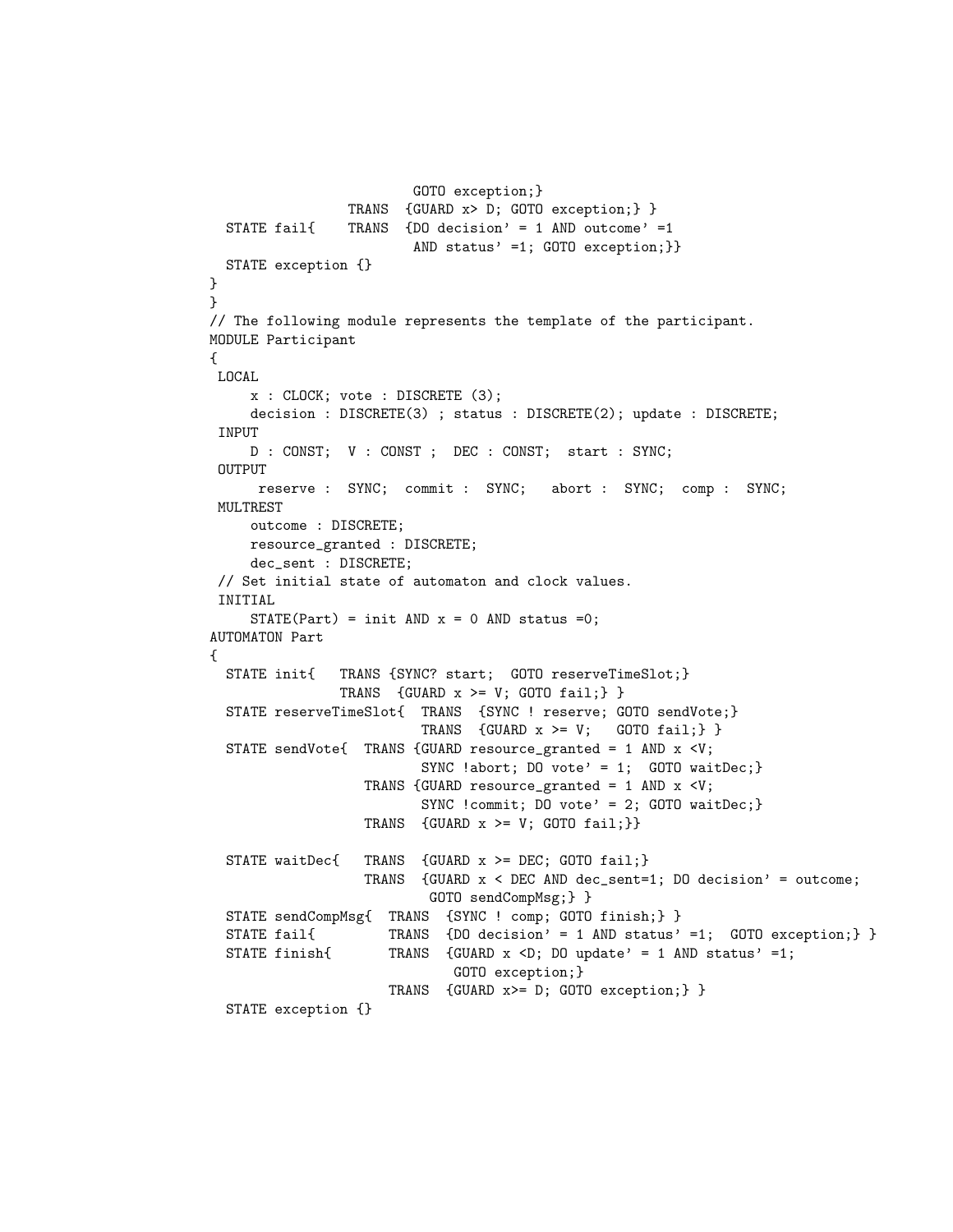```
}
}
// The following module represents an abstract model of the CPU.
MODULE resource
{
LOCAL
  x : CLOCK;
INPUT
 ready : SYNC;
  exe_time : CONST;
OUTPUT
 finished : SYNC;
MULTREST
  busy : DISCRETE; // 0 means the CPU is free, and 1 means it is busy.
INITIAL
   STATE (CPU) = Idle AND x =0 AND busy =0;
AUTOMATON CPU
{
  STATE Idle{ TRANS {SYNC ? ready; DO x' =0 AND
                       busy' =1; GOTO InUse;} }
  STATE InUse{ INV x<= exe_time;
               TRANS {GUARD x = exe_time; SYNC ! finished;
               DO busy' = 0; GOTO Idle;}}
}
}
// The template of the CPU manager.
MODULE ResouceManager
{
LOCAL
   wait : DISCRETE;
INPUT
  reserve : SYNC; finished : SYNC;
OUTPUT
 ready : SYNC;
MULTREST
  busy : DISCRETE; // 0 means the CPU is free, and 1 means it is busy.
  resource_granted : DISCRETE;
INITIAL
   STATE (Manager) = Idle;
AUTOMATON Manager
{
  STATE Idle { TRANS {SYNC ? reserve; GOTO M1;}
               TRANS {SYNC ? finished; GOTO M2;} }
  STATE M1{ TRANS {GUARD busy =0;
                    SYNC !ready; DO resource_granted' = 1; GOTO Idle;}
```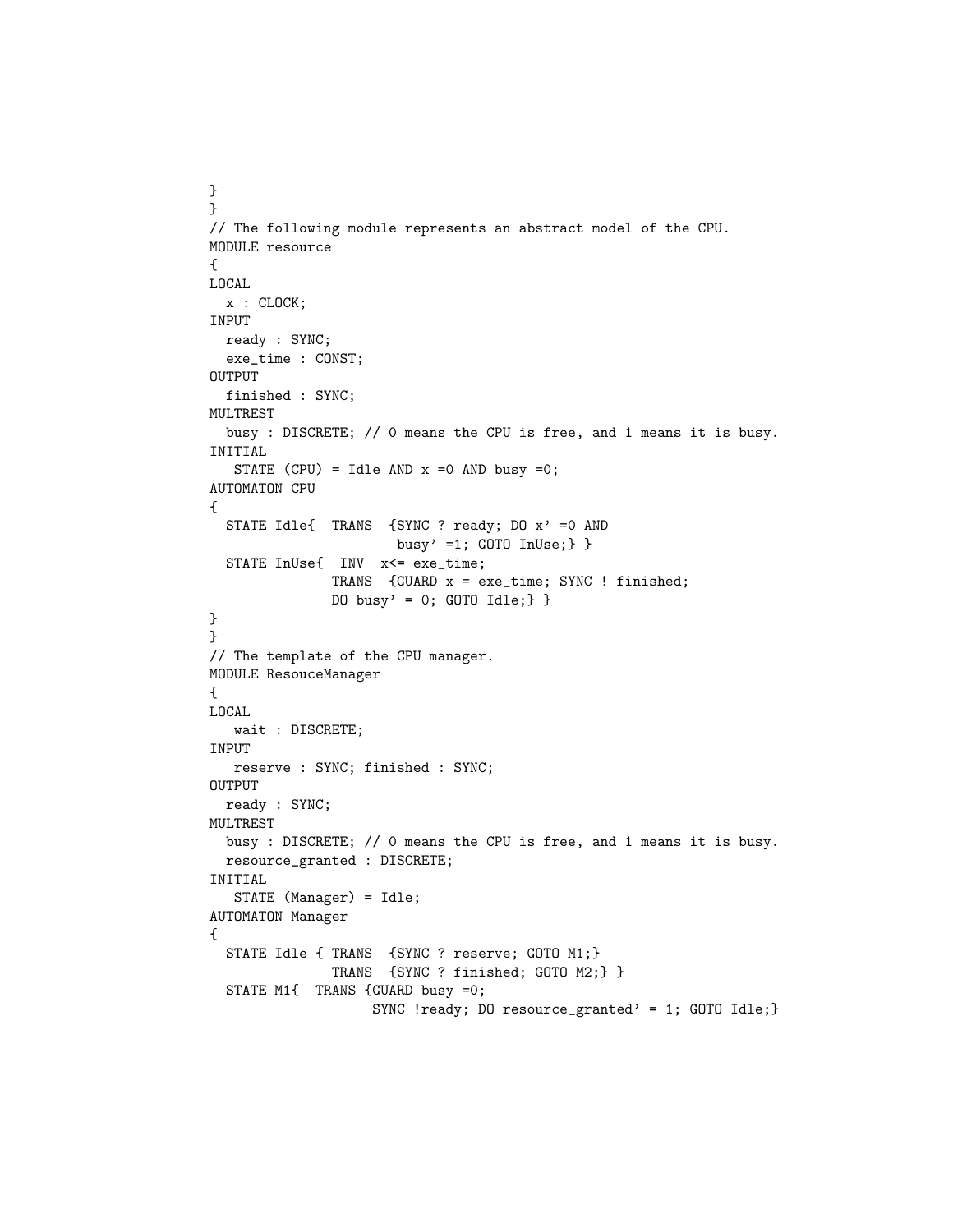```
TRANS {GUARD busy = 1;
                      DO wait' =1; GOTO Idle;} }
  STATE M2{ TRANS {GUARD wait =1; SYNC !ready; DO wait' =0
                       AND resource_granted' = 1; GOTO Idle;}
              TRANS \{GUARD \text{ wait} = 0; \text{ GOTO} \text{ Ide}; \}}
}
```
We pick some statements in the Rabbit model in order to explain how to declare the model behaviour structure with Rabbit. The declaration is a sequence of STATE declarations. A typical STATE declaration can be found from the statements (S1) to (S3). The statements declare a state whose name is InUse and whose invariance condition is "x<= exe\_time". Inside the transition TRANS we have a synchroniser finished, a triggering condition " $x ==$  exe\_time", and two actions "DO busy' =  $0$ ; " and "GOTO Idle;". Another statement that we believe it needs to be explained is the declaration statement decision: DISCRETE(3). The parameter in the statement tells Rabbit how many values we want to store in the variable decision. The statement indicates that the decision variable can take one of the following values  $\{0, 1, 2\}$ . This gives Rabbit the opportunity to spend the correct number of bits in the BDD representation. Note that synchronization between automata is done via synchronization labels and the semantic is as in CSP, i.e., one automaton can take a transition with label S, if all other automata also take a transition with S.

# B The Textual Description of The T2PC Protocol in RED

```
#define D 80
#define D_p 52
#define DEC 40
#define V 15
#define exe_time 52
process count = 6;
/* One local clock. */
local clock x;
/* A set of synchronizers. */
global synchronizer start, reserve1, reserve2, yes, no, commit, abort,
                    comp, ready1, ready2, finished1, finished2;
local discrete vote: 1..2;
local discrete decision: 0..2;
local discrete update: 0..1;
local discrete status: 0..1;
global discrete busy1: 0..1;
global discrete busy2: 0..1;
global discrete outcome: 1..2;
```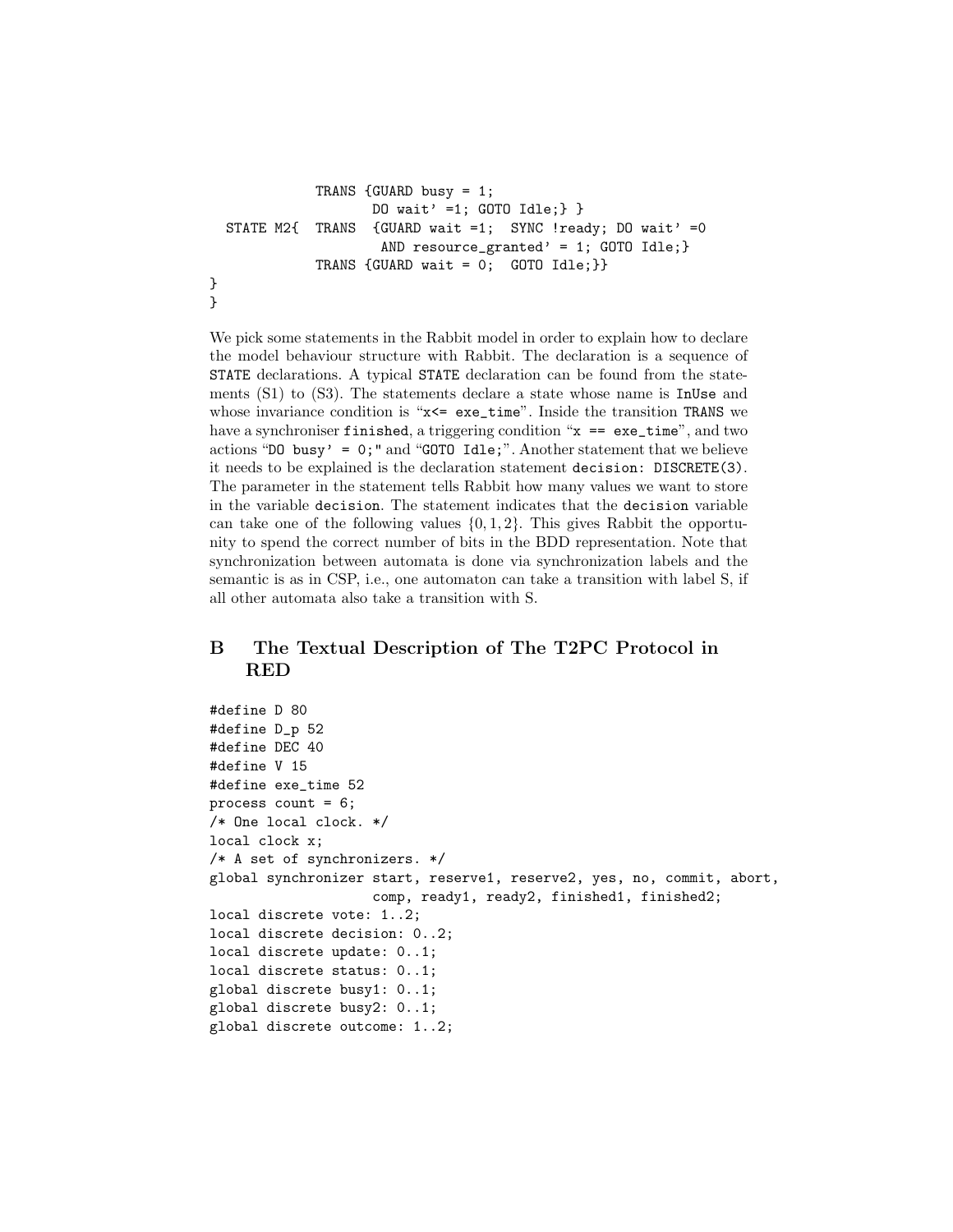```
global discrete resource_granted1: 0..1;
global discrete resource_granted2: 0..1;
global discrete wait1: 0..1;
global discrete wait2: 0..1;
/* 7 modes for the coordinator. */
mode coor_idle (true)
{
  when ! reserve1 (true) may goto coor_begin;
}
 mode coor_begin (true)
{
  when !start (resource_granted1 ==1) may x= 0; vote =1; goto wait_votes;
  when !start (resource_granted1 ==1) may x= 0; vote =2; goto wait_votes;
}
mode wait_votes (x<=D)
{
  when ?yes (vote ==2 && x < V) may decision =2; outcome =2; goto sendDecision;
  when ?yes (vote ==1 && x < V) may decision =1; outcome =1; goto sendDecision;
  when ?no (x < V) may decision = 1; outcome =1; goto sendDecision;
  when (x \geq V) may goto coor_fail;
}
mode sendDecision (x <=D)
{
  when !commit (decision == 2) may goto waitCompMsg;
  when !abort (decision == 1) may goto waitCompMsg;
}
mode waitCompMsg (x<=D)
{
  when ?comp (x < D_p) may goto coor_final;
  when (x>D_p) may goto coor_fail;
}
mode coor_final (true)
{
  when (x < D) may update =1; status =1;
  when (x> 0) may goto coor_fail;
}
mode coor_fail (true)
{
  when (true) may decision =1; outcome =1; status =1;
}
/* The behaviour of the participant can be described as follows.*/
mode part_idle (true)
{
  when ?start (true) may x = 0; goto part_reserve;
}
```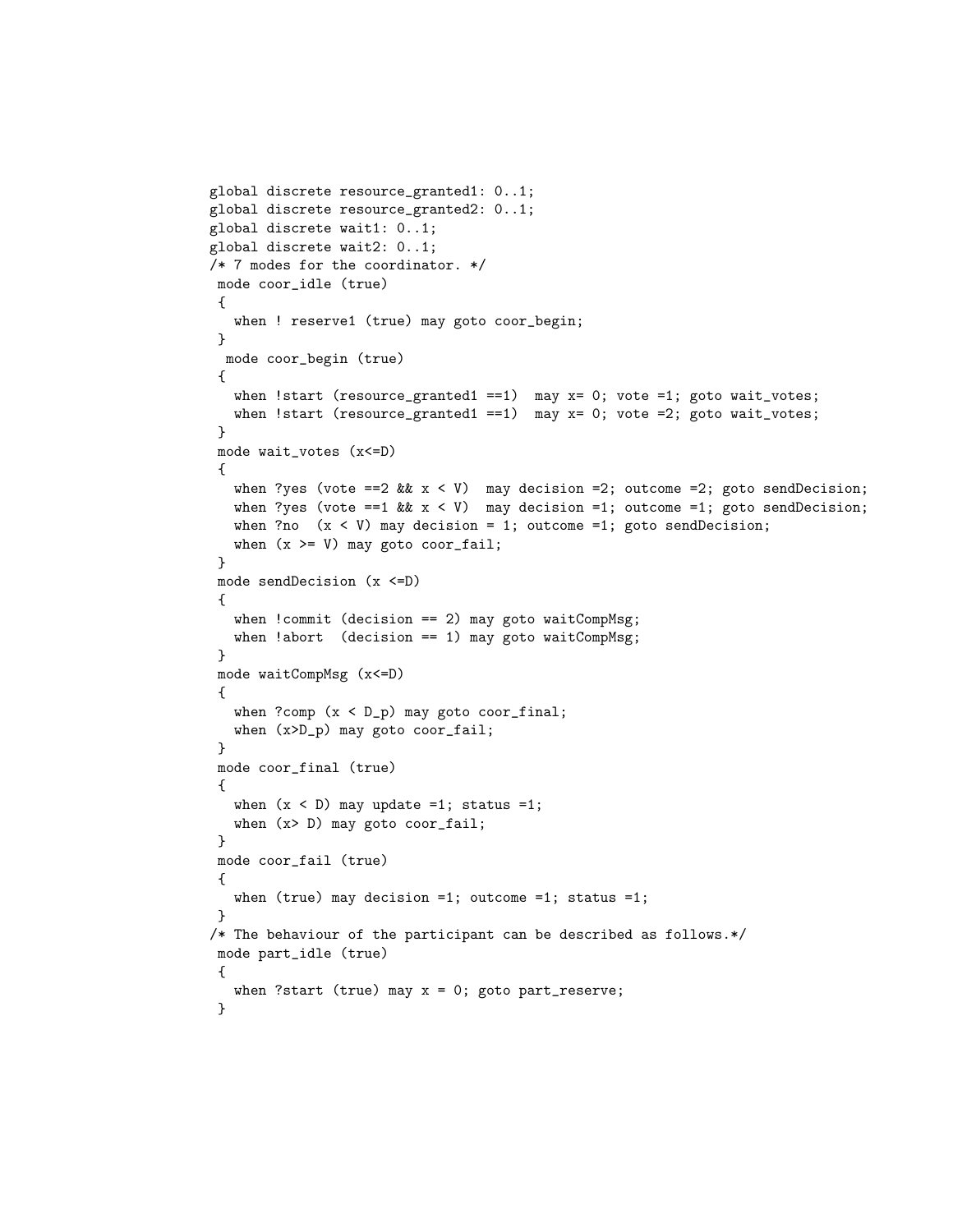```
mode part_reserve(true)
{
   when ! reserve2 (true) may goto part_start;
}
mode part_start (x < D)
{
  when !yes (resource_granted2 ==1 && x < V) may vote =2; goto part_wait;
  when !no (resource_granted2 ==1 && x < V) may vote =1; goto part_wait;
  when (x \geq V) may goto part_fail;
}
mode part_wait (true)
{
  when ?abort (x < DEC) may decision =1; goto sendCompMsg;
  when ?commit (x < DEC) may decision =2; goto sendCompMsg;
  when (x>= DEC) may goto part_fail;
}
mode sendCompMsg (true)
{
  when !comp(true) may goto part_final;
}
 mode part_final (true)
{
  when (x < D) may update =1; status =1;
  when (x> D) may goto part_fail;
}
mode part_fail (true)
{
  when (true) may decision =1; status =1;
}
/* The template of the CPU1 */
mode CPU1_idle (true)
{
  when ? ready1 (true) may busy1 = 1; x = 0; goto CPU1_InUse;
}
mode CPU1_InUse (x<= exe_time)
{
  when !finished1 (x == exe_time) may busy1 = 0; goto CPU1_idle;
}
mode CPU2_idle (true)
{
  when ? ready2 (true) may busy2 = 1; x = 0; goto CPU2_InUse;
}
mode CPU2_InUse (x<= exe_time)
```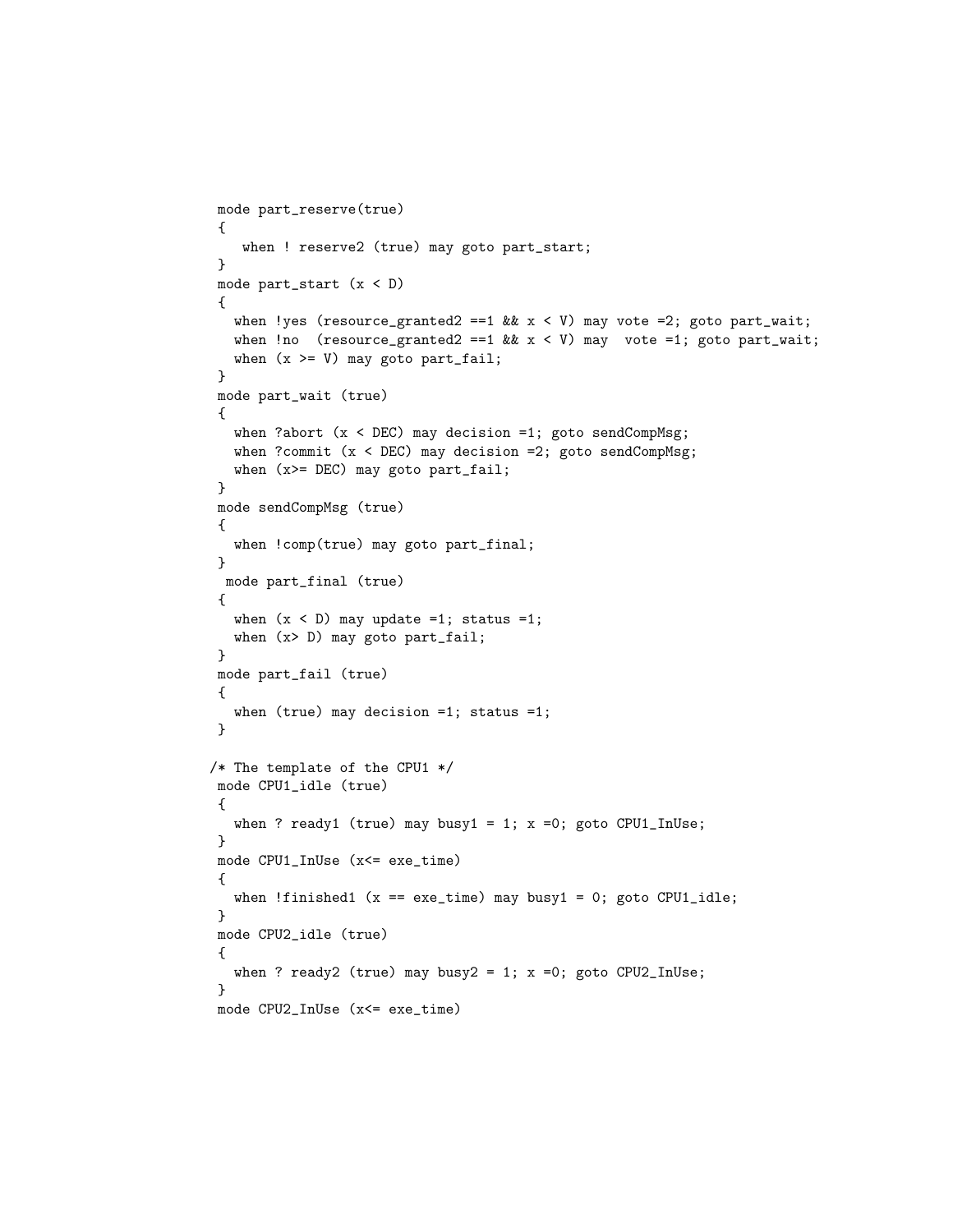```
{
  when !finished2 (x == exec_time) may busy2 = 0; goto CPU2_idle;
}
/* The template of the CPU1 manager */
mode Manager1_idle (true)
{
 when ?reserve1 (true) may goto M11;
  when ?finished1 (true) may goto M21;
}
mode M11 (true)
{
 when !ready1 (busy1 ==0) may resource_granted1 =1; goto Manager1_idle;
 when (busy1 == 1) may wait1 =1; goto Manager1_idle;
}
mode M21 (true)
{
 when !ready1 (wait1 ==1) may wait1 =0; resource_granted1 =1; goto Manager1_idle;
 when (wait1 ==0) may goto Manager1_idle;
}
/* The template of the second CPU2 manager */
mode Manager2_idle (true)
\mathcal{L}when ?reserve2 (true) may goto M12;
  when ?finished2 (true) may goto M22;
}
mode M12 (true)
{
 when !ready2 (busy2 ==0) may resource_granted2 =1; goto Manager2_idle;
  when (busy2 ==2) may wait2 =1; goto Manager2_idle;
}
mode M22 (true)
{
 when !ready2 (wait2 ==1) may wait2 =0; resource_granted2 =1; goto Manager2_idle;
  when (wait2 ==0) may goto Manager2_idle;
}
```
We also pick some statements in the RED model in order to explain how to declare the model behaviour structure with RED. The declaration is a sequence of mode declarations. A typical mode declaration can be found from the statements (S1) to (S2). The statements declare a mode whose name is InUse and whose invariance condition "x<= exe\_time". Inside the transition rule when we have a synchroniser finish, a triggering condition " $x == exe_time$ ", and the two actions "busy = 0" and "goto idle". The initial condition of the protocol declares six processes. The first process represents the coordinator database server which starts at coor\_idle location, the second process represents the participant server which starts at the part\_idle location, the third and the